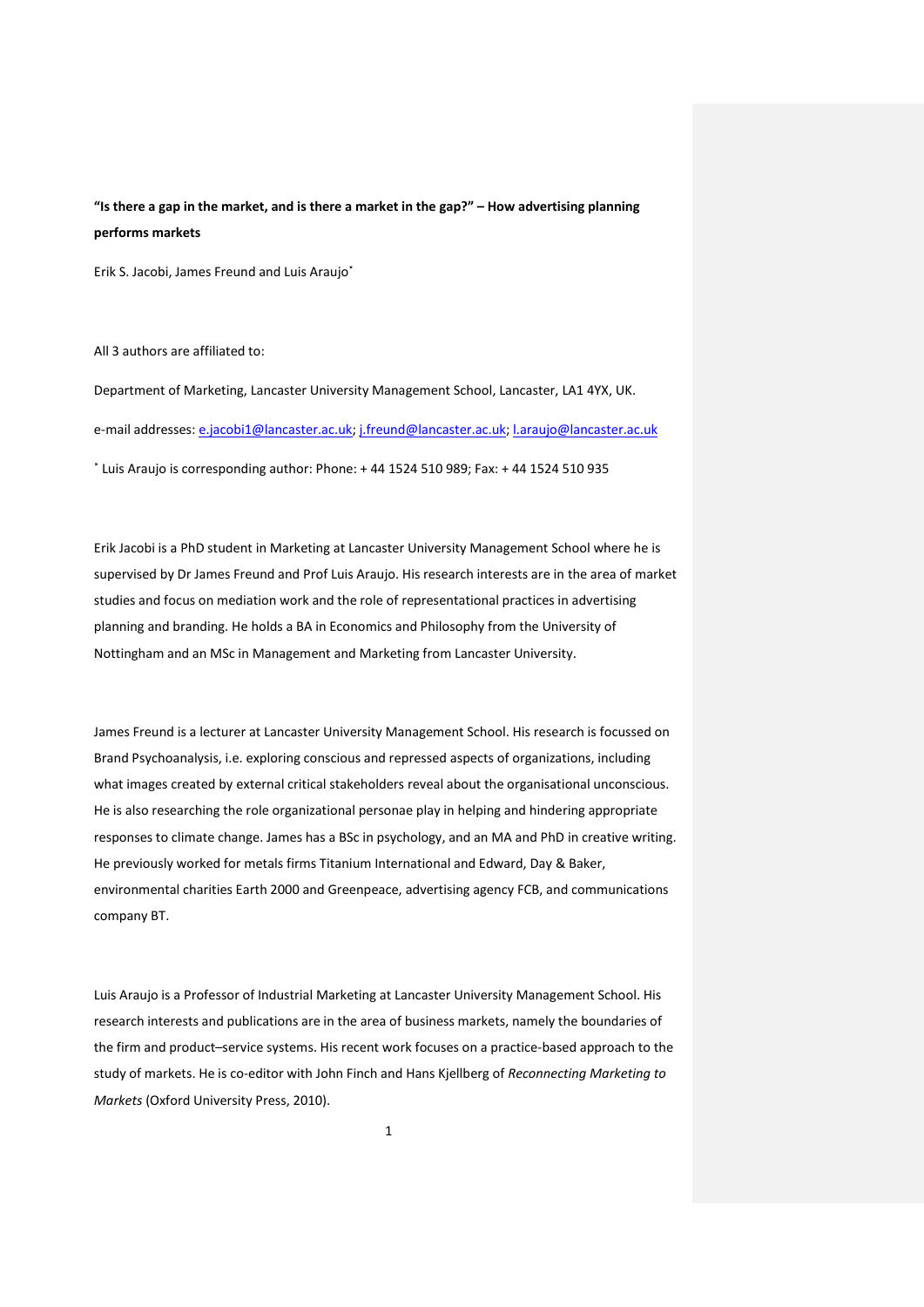#### **Abstract**

This paper explores the performative role of marketing knowledge in advertising planning. It is based on an ethnography within the account planning department of a London advertising agency as it worked closely with a client and a market research agency to develop a new energy/health drink for launch in the UK. The case provides detailed support for the idea that marketing (and other) theories help perform or bring into existence that which they purport to describe. It also shows how such theories are hybridised and streamlined in the iterative battleground of a creative process, framed by the need to create plausible consumption and competitive relations. The main contribution of this paper is to show how the performative power of marketing knowledge is ultimately determined not by its 'truth value', but by its ability to produce compelling stories that stabilize the reflexive relationships between product attributes, consumer profiles and competitive relations.

#### **Keywords**

Performativity; market creation; advertising planning; positioning; ethnography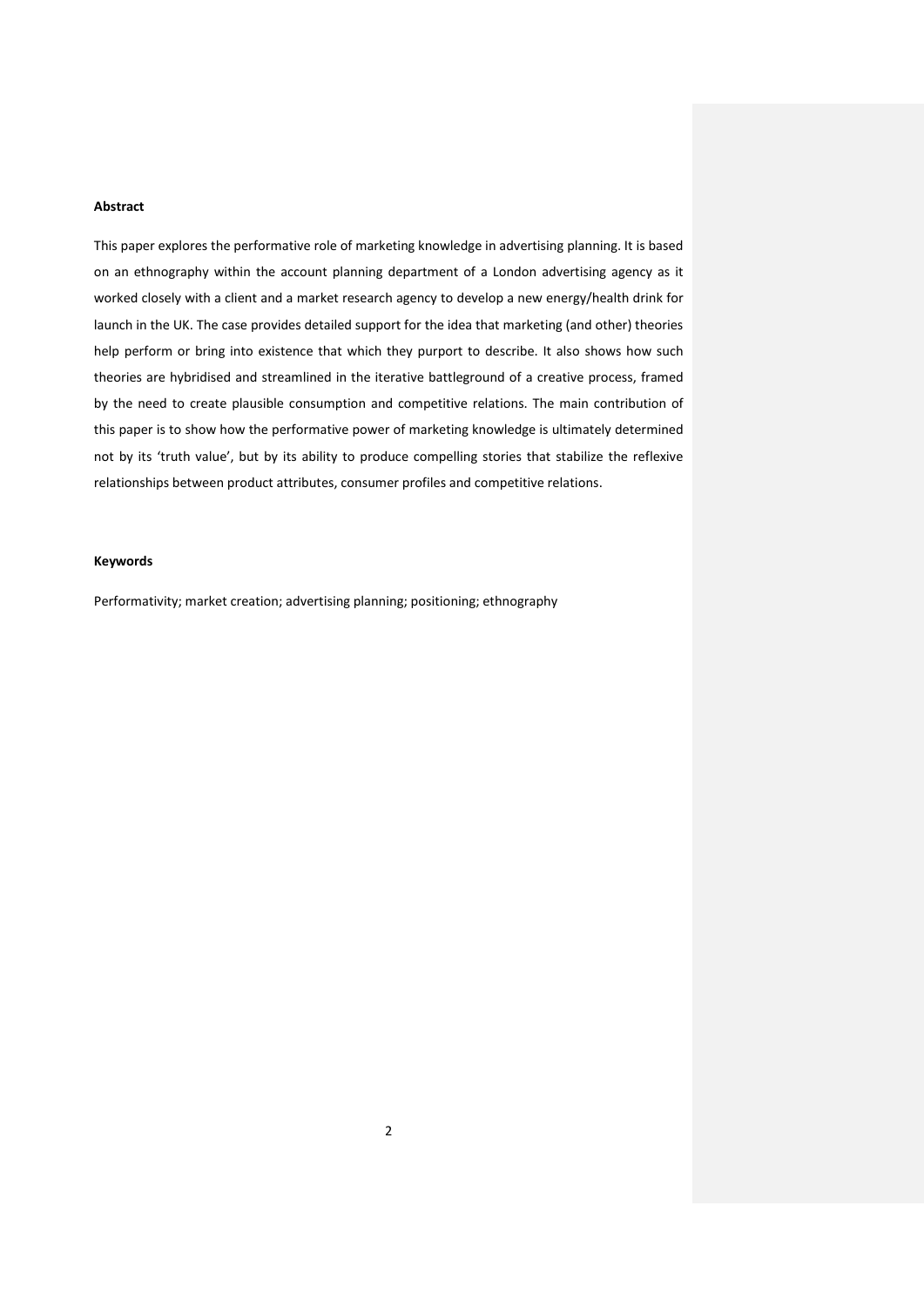#### **Introduction**

*Market Leader* is the in-house magazine of The Marketing Society, a leading association of senior marketers in the UK. In the January edition of 2010, it carried a column penned by Rory Sutherland, then vice chairman of the Ogilvy Group UK and newly installed chairman of the Institute of Practitioners in Advertising (IPA). Sutherland (2010, p. 48) wrote:

If there is one thing more dishonest than dodgy marketing, it is the pretence that marketing raises no ethical concerns. The truth is that marketing raises enormous ethical questions every day – at least it does if you are doing it right. If this were not the case, the only possible explanations are either that you believe marketers are too ineffectual to make any difference, or you believe that marketing activities only affect people at the level of conscious argument. Neither of these possibilities appeals to me. I would rather be thought of as evil than useless.

The views expressed by Sutherland, however controversial, paint a picture in which marketing activities have consequences, ethical and otherwise. This view can be broadly characterised as following a performative rather than a representational idiom (Pickering, 1994). In this view, marketing knowledge does not simply reflect an existing reality, it helps enact realities. The purpose of this paper is to contribute to the development of a performative idiom in marketing. The use of performative approaches in management has grown apace over the last decade, fuelled by Callon's (1998) notion that economics, broadly conceived, is actively involved in shaping the economy, and Mackenzie's (2006, 2009) exemplary studies of finance.

In marketing, the growing interest in practice-based perspectives has extended to the performativity of marketing knowledge (Kjellberg & Helgesson, 2006; Araujo, Finch, & Kjellberg, 2010; Zwick & Cayla, 2011). But, whilst marketing academia has spent considerable energy researching the demand side of markets, it has devoted comparatively few resources to understanding the world of professional marketers. As Zwick and Cayla (2011, p. 4) aptly remarked: "The visibility of marketing activities contrasts with the relative obscurity of the inner workings of the marketing profession." Or, to follow Cochoy (2011), marketing has for too long neglected the world of 'marketer research'. To be able to say something about the performativity of marketing requires a closer look at how marketing professionals go about their daily practices and what type of knowledge is mobilised in these practices.

In short, the aim of this paper is to contribute to the nascent programme of 'marketer research' by investigating the practices of advertising planners and the performativity of marketing knowledge in this context. Advertising planners are at the cross-roads of different relationships both within and outside advertising agencies, with the role involving mediation between clients, account executives,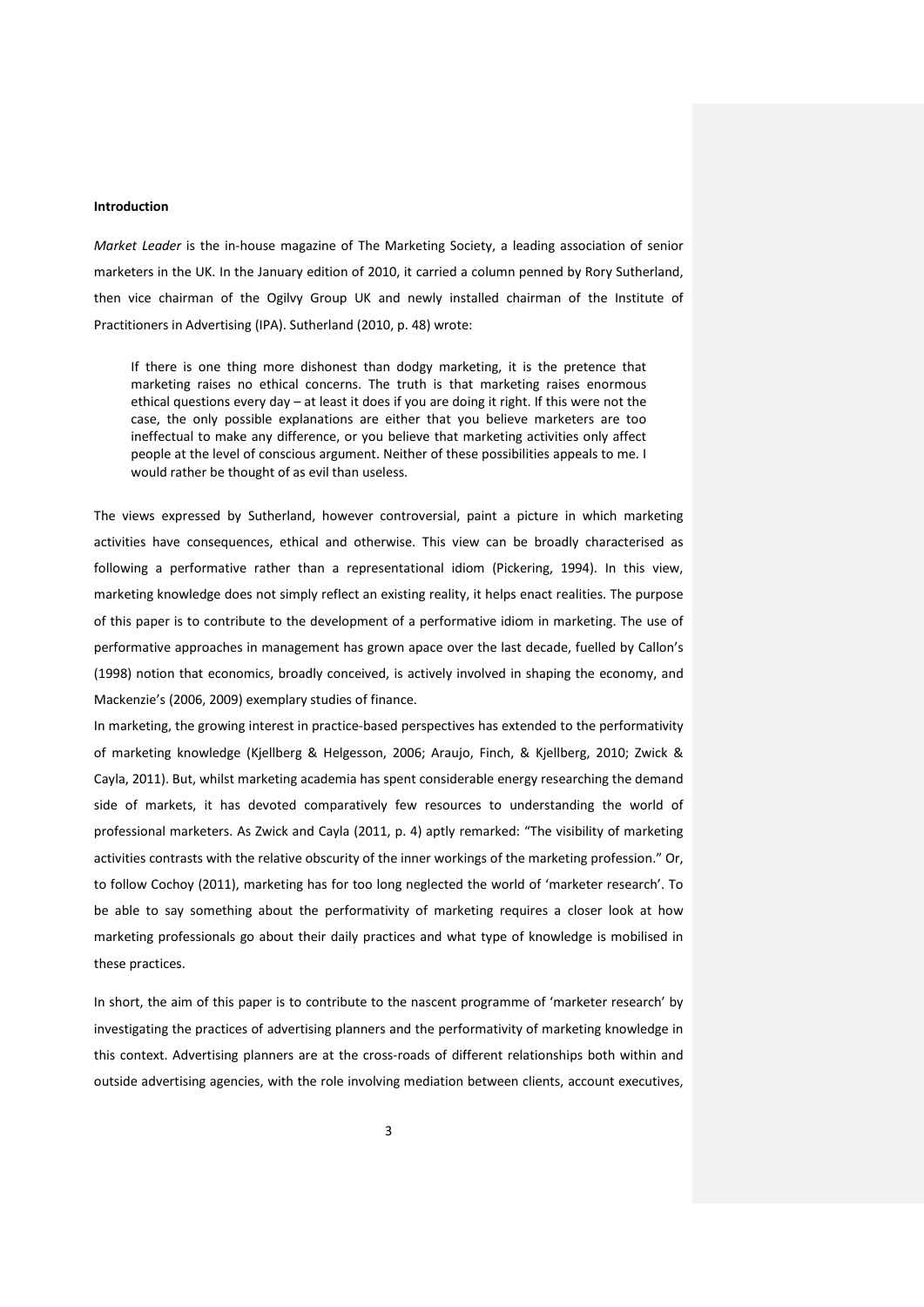creatives, market researchers, final consumers and so on (Hackley, 2003 a,b; Grant & MacLeod, 2007). Most of the research on advertising planners has focused on classifying and explicating the roles advertising planners fulfil and how these roles have evolved over time, rather than on the types of knowledge and skills mobilised to perform these roles. Similarly, ethnographies of advertising agencies (see e.g. Hennion, Méadel, & Bowker, 1989; Moeran, 1996; Maleyft & Moeran, 2003) have shed little light on the mediating roles of advertising planners and the forms of knowledge invoked in their daily practices. This paper attempts to address this gap by focusing on advertising planners and their interactions with clients and external agencies during the development of a creative brief. By following a single project, we focus on what forms of marketing knowledge were invoked at different junctions of the project, and describe the work performed by this knowledge in moving the project forward.

The paper is structured as follows: the second section provides a review of the performativity literature. The third section describes the methodological details of the ethnography of advertising planners conducted by the first author. The fourth section provides a detailed account of the work involved in planning a campaign for a new product, a functional soft drink. The description of the project emphasises the pivotal moments in the elaboration of a proposition by the team that developed a communications strategy that could be passed on to the creative team. The fifth section provides a discussion of our empirical case whilst the final section provides some concluding comments and reflections on the question 'what does it mean to say marketing is performative?'

#### Performing Market(ing)

Our first task is to establish how performativity adds to the long-standing debate on how marketing theory and practice are or should be related. Variously construed as the 'theory-practice gap', the 'academic-practitioner divide' or, more recently, the 'relevance' debate, marketing academia has frequently worried about its links to practitioners. Although it is beyond the scope of this paper to provide a review of this literature, we briefly address two key arguments here.

The link between theory and practice is often couched in terms of academic knowledge's impact on firm performance (Brownlie, Hewer, & Ferguson, 2007). A number of authors have exposed differences in values between academia and practice (Brennan, 2004), suggested theory-practice bridges in the guise of marketing engineering (Lilien, Rangaswamy, van Bruggen, & Wierenga, 2002), or even challenged the notion that practitioners can learn from academia (November, 2004). Secondly, the relationship of theory to practice is often regarded as a one way transfer, namely how scientific knowledge penetrates the world of practice (Cornelissen & Lock, 2005). The concern here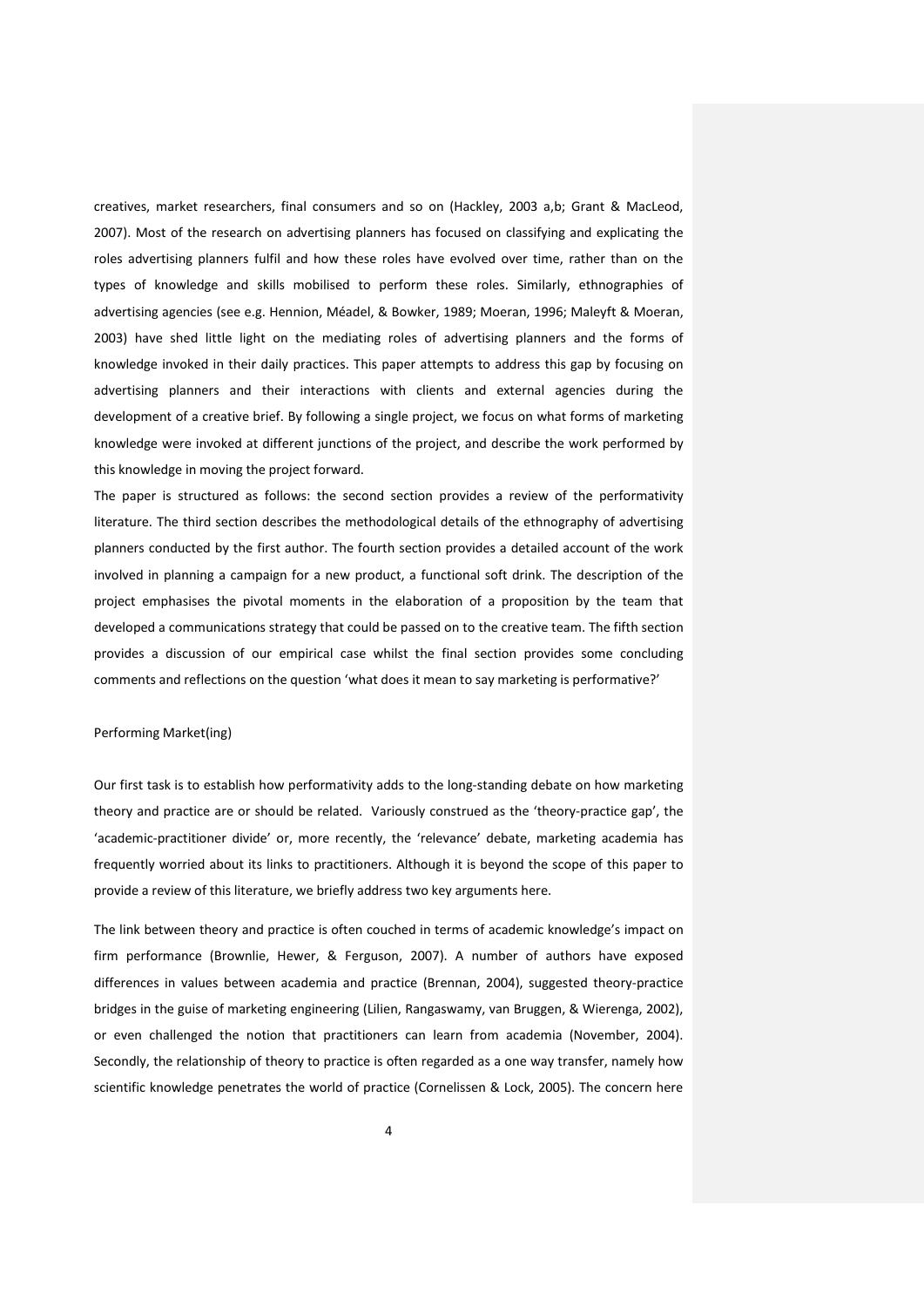is as much with use as non-use, as well as the identification of gaps between practitioners' 'theoriesin-use' and the latest scientific knowledge (Zaltman, LeMasters, & Heffring, 1982).

Paradoxically, this literature ignores a parallel debate on the history of the social sciences and, in particular, what Latour (1996) calls 'performative sciences' or sciences that emerge *in* and *through* practice. Hacking (1986) suggests that the social sciences elaborate classifications that create new categories of people that did not exist before – i.e. they 'make up' their own subjects. In addition, classifications affect how these subjects behave which, in turn, changes the classifications themselves. This is what Hacking (1995, p. 369) called looping effects: "To create new ways of classifying people is also to change how we can think of ourselves, to change our sense of self-worth, even how we remember our past. This in turn generates a looping effect, because people of the kind behave differently and so are different". Espeland and Sauder's (2007) study of the effects of the rankings of US law schools illustrates this feedback effect, as people and institutions change their behaviour in reaction to being observed, measured and ranked. These looping effects can have important consequences for practice, as when management or economic theories embodying particular values guide the conduct of managerial elites (Ghoshal & Moran, 1996; Ferraro, Pfeffer, & Sutton, 2005; Ghoshal, 2005).

Examples of 'making up' subjects and looping effects abound in management studies. Miller (1994) describes how the technologies of accountancy seek to produce individuals who come to act as selfregulating, calculating persons within particular calculable spaces such as enterprises and organisations. Miller and Rose (1997) show how psychological expertise helped 'make up' the subject of consumption in post-war Britain. The 'consumer' emerged as a problematic entity whose motivations and desires had to be charted in detail, and for whom consumption was enmeshed with a host of social practices. Heiskanen (2005) makes a more general point about how consumers are created through a variety of research methods from survey questionnaires to experimental set-ups.

Osborne and Rose (1999) examine how the notion of 'public opinion' was constructed through a series of tools and methods aimed at extracting opinions from representative samples through surveys. Phenomena such as 'public opinion' are products of the techniques, tools and bodies of knowledge that are mobilized to capture them. Igo (2007) portrays the emergence of survey research in the US as the progressive recalibration of collective and individual perceptions of society. Findings from surveys provided novel descriptions and classifications and, in doing so, came to serve as normative templates for living and changed individuals' perceptions of themselves and their place in society. Law (2009) describes how the Eurobarometer survey enacts a host of different realities other than European citizens' views on animal farm welfare.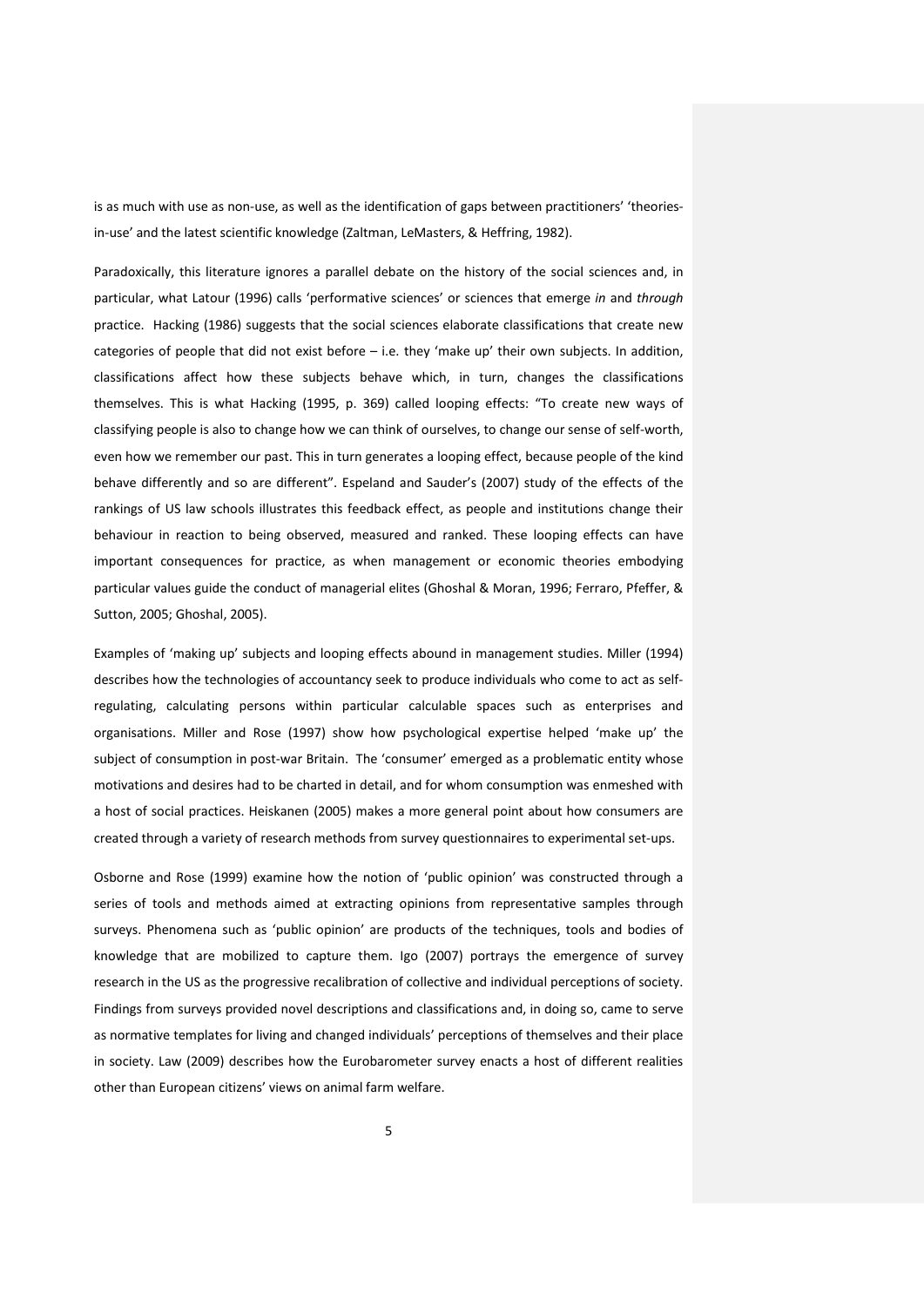Following in the same vein, Lezaun (2007) and Grandclément and Gaglio (2011) describe the focus group as a socio-material device to manufacture 'naturalistic' consumer opinions and to connect them with marketing strategies. Lee (2010) documents how Merton, Fisk, and Kendall's (1956) focused interview method reached market research and was transformed into a group interview, before being imported back into mainstream social science as the focus group. Law and Urry (2004, p. 393) characterise the performativity of methods as: "…they have effects; they make differences; they enact realities; and they can help bring into being what they also discover".

Hacking's (1985, 1996) arguments highlight the co-constitution of the social sciences and their subject matter or, put differently, how theory and methods help constitute their own ontologies. However, the feedback circuits that connect theory and methods and their subject matter are not clear. For Giddens (1987), the circuit of influence works via the import of theories and concepts into the mindsets of actors involved in the practices that theories represent in an epistemic sense. Ferraro et al. (2005) focus on the mechanisms (institutional design, social norms and language) through which theories become self-fulfilling, or create the conditions that make them 'true'. In other words, correspondences between theory and reality are not discovered but constructed (Breslau, 2013; Miller & Power, 2013).

The economic sociology pioneered by Callon (1998) incorporates these insights but takes us beyond the notion that theories change social practices mainly through the colonisation of actors' mindsets or language (Muniesa & Callon, 2008). Callon (1998, 2007) suggests that the economy does not exist, as an object of representation and intervention, before the elaboration and implementation of knowledge and expertise about the economy. This knowledge is the result of the ideas, methods, techniques, metrologies and so on, of professional economists and a whole host of other specialists (e.g. accountants, marketers, purchasers) who develop increasingly formalised knowledge as well as technical devices, which actively participate in shaping the economy (Mitchell, 2005; Porter, 2008). Thus, the economy is constituted not just by theories, models and methods, but also by material devices, embodied competencies, rules of conduct and so on. Put differently, the economy is the result of a whole set of distributed forms of expertise in which marketing often plays an important role – but only one role amongst many (Araujo & Kjellberg, 2009).

One important corollary of this approach is that the incorporation of theoretical notions into the conduct of actors occurs through multiple and often subtle routes. Regulatory structures, algorithms, material devices and so on, embodying particular theoretical principles, have the capacity to influence practices in ways other than through the performance of knowledgeable individuals. To paraphrase Vosselman (2013), disciplinary knowledge such as marketing is not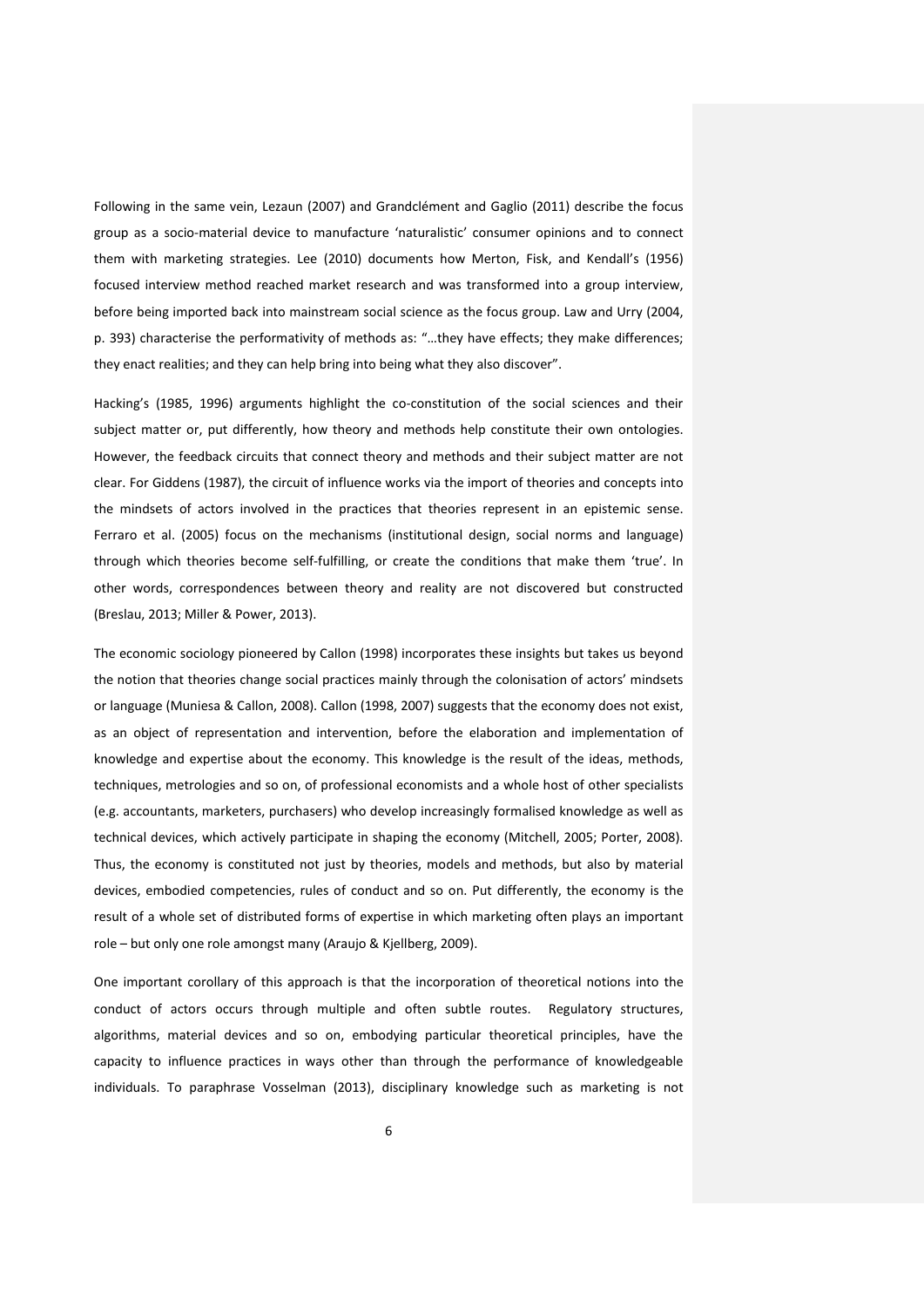performative in the sense that experts, through compelling discursive strategies, aim to persuade others that their representations correspond to an actual or desired reality. Marketing is performative when it intervenes in the construction of actions and agencies, or what Callon (2008) calls *agencements*, through a range of socio-material practices.

Mackenzie (2006, 2007) illustrates how financial processes come to progressively resemble their depiction in theoretical models, through their incorporation in pricing algorithms to trade options, or what he calls Barnesian performativity. In this admittedly extreme example, the model comes to perform the world it purportedly describes through a very different route than those envisaged by Ferraro et al. (2005). Mackenzie (2006, 2007) suggests two other forms of performativity of greater interest to this paper. Generic performativity relates to how an aspect of economic theory is used by practitioners, regulators, policy makers and so on. The deployment of marketing discourse (e.g. segmentation, positioning) to describe or justify particular actions is a simple example of generic performativity. But, for a claim about performativity to become interesting, as Mackenzie (2007, p. 60) argues, an aspect of economics (e.g. a theoretical notion, model) must have a noticeable effect on processes in ways that an analogue process without the same influence would lead to different outcomes. This is what Mackenzie (2006, 2007) calls effective performativity.

However, identifying these conditions of effectiveness in the absence of controlled experiments is a tall order. Taylor (1985) argues that to test a theory in the human sciences does not mean checking how well the theory describes practices as independent entities. Rather, the effectiveness of a theory is judged by how well practices fare when informed by theory. Similarly, Isaac (2009) remarks that a theory's success is seldom measured by its generation of instrumental control, intrinsic power of persuasion or resilience in the face of falsification attempts. Instead, success is gauged by the theory's ability to embed itself in particular vectors of social practice (e.g. economics, politics). This raises the possibility of a gap between theoretical statements (what is said) and the socio-technical *agencements* that carry it (what is done) (Callon, 2008). However, efforts at performing the economy, in the face of competing attempts and the need to enlist and coordinate the efforts of others, are always liable to fail or misfire (Callon, 2010).

For Cochoy (1998, p. 195), marketing specialists played a key role in performing the market economy. This performation work involved four phases. In the first instance, marketing pioneers trained themselves in the empirical study of markets and performed the disciplinary training of similar specialists (performation through peer-formation). In a second phase, marketers devised conceptual frames to codify market knowledge and practice (performation through pre-formatting). In a third phase, marketers emboldened by their conceptual apparatus, techniques, disciplinary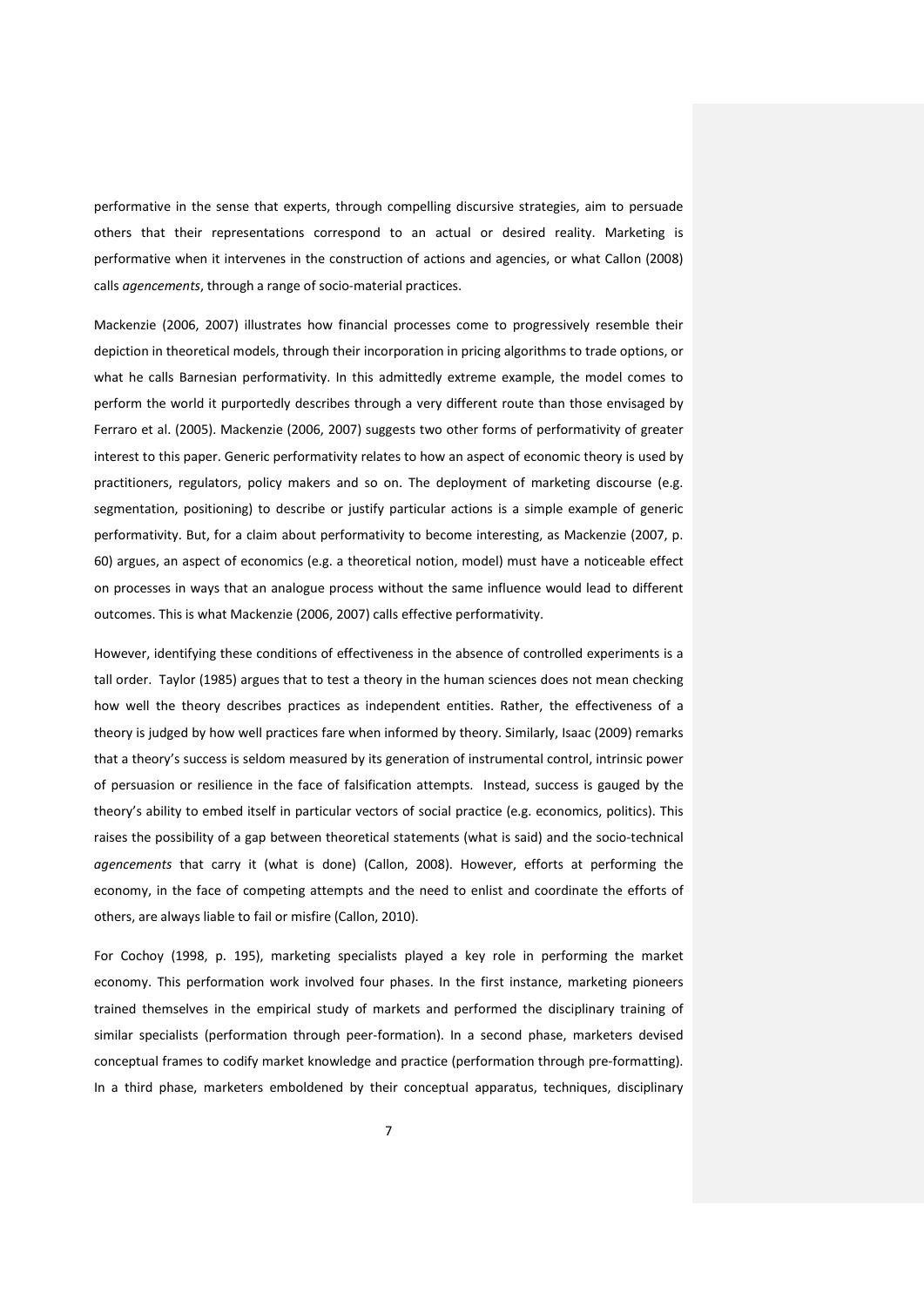narratives, and training programmes, enacted practices that came to be legitimised as knowledgeable marketing activities (what Cochoy calls performation as performance). Finally, marketers progressively reshaped their own activity and discipline and in so doing, contributed to change the character of markets and the economy at large.

Kjellberg and Helgesson (2006) suggest that generic performativity tends to lead to multiple versions of markets being performed. These multiple versions need not be aligned with each other, opening up a range of possibilities for achieving coherence or coexistence amongst these different versions. For Marion (2009, p. 2140), the performation of marketing consists in all the activities involved in producing and recognising statements, material devices and measures involved in configuring market exchanges. To make up a marketer within an organisation, it is necessary to equip her/him with measuring instruments (e.g. sales figures, consumer panel data) and indicators (e.g. market share, satisfaction indices). Conversely, to make the role fade or disappear it suffices to deprive marketers of their instruments and measures (Marion, 2009, p. 2145). Paraphrasing Kurt Lewin's aphorism, Marion (2009, p. 2146) suggests that "…there is nothing as practical as a good performat[i](#page-33-0)ve theory"<sup>i</sup>.

Cochoy and Dubuisson-Quellier (2013) extend this approach to cover a whole host of market professionals, including people (e.g. distributors), professional roles (e.g. packagers, designers) and devices (e.g. guides, standards) whose job is to organise, configure and manage market exchanges. The work of different market professionals (all with their own panoply of statements, devices and measures) is distributed in space and time, and needs to be coordinated (Barrey, Cochoy, & Dubuisson-Quellier, 2000). Moreover, these market professionals do not just coordinate but also compete with each other based on claims about the legitimacy and effectiveness of their expert knowledge (Cochoy & Dubuisson-Quellier, 2013). But, expert knowledge also encompasses local knowledge and tacit forms of expertise emerging from situated practices (Araujo et al., 2010). And, as Callon (2008), Marion (2009) and others note, performation is always a work-in-progress. It requires constant maintenance, the inscription of statements in devices and measures that are always liable to be disrupted and overturned (Araujo, 2007).

Following Law (2009, p. 240), we can conclude that knowledge-based practices in marketing are successful if they are able to accomplish two tasks. First, these practices need to be able to put together knowledge claims (in the form of e.g. theoretical statements, models, data) that hold together, that are compelling to the audiences they address and perform the tasks they set themselves up to do. Secondly, they have to demonstrate their capacity to generate 'realities' and 'imaginaries' that fit with that knowledge.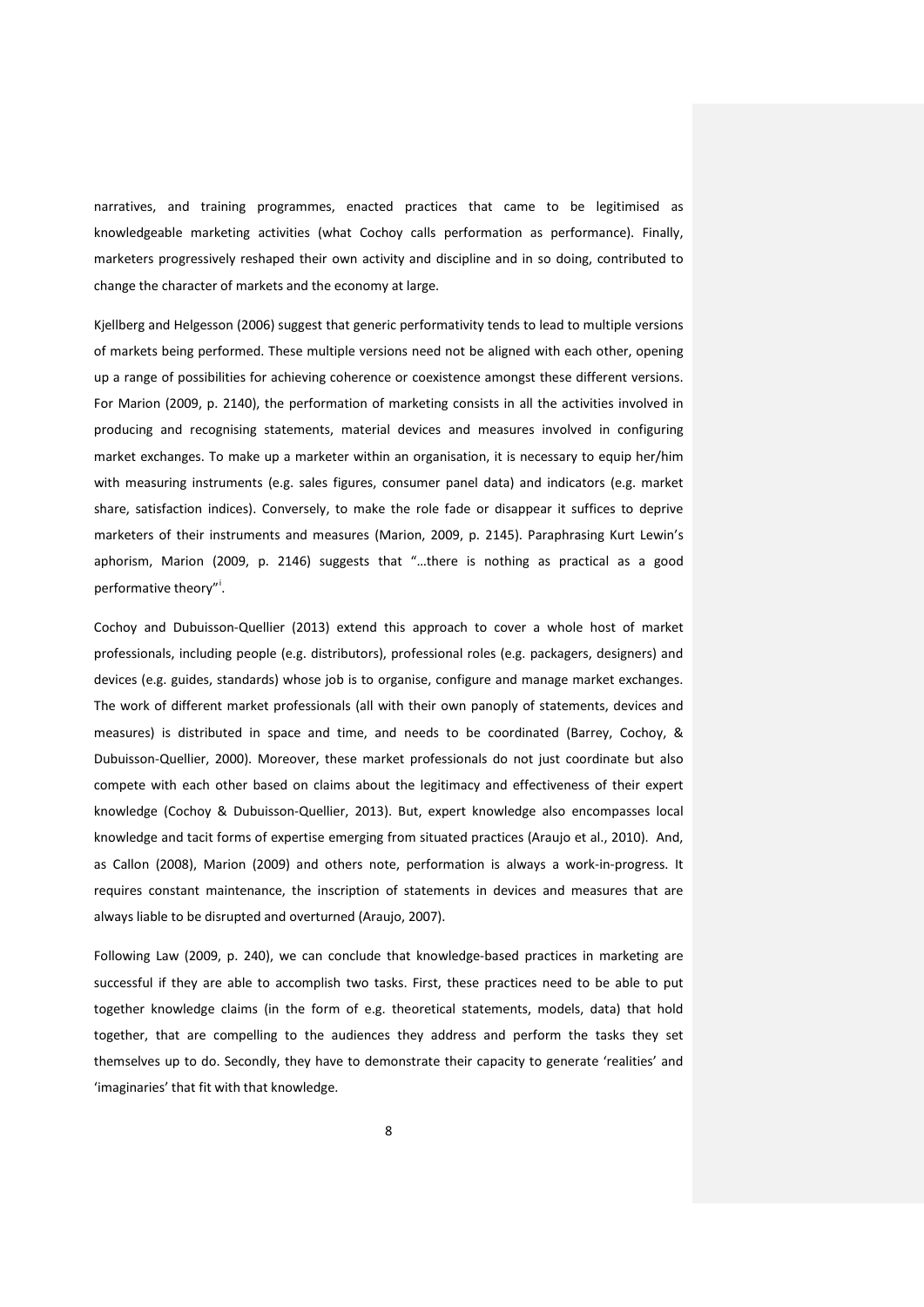In this paper, we are concerned with the work of advertising planners in the context of launching a new product in an existing market. The work involved in this project revolved around positioning a new product in a market space and predicting how the introduction of the new product would disturb relations within that space as well as relations outside that space. Positioning involves the conjoint definition of goods and markets (Slater, 2002). A new product alters relations of sameness and difference, it has the potential to destabilise the positioning of existing market goods as well as create new categories. As Finch and Geiger (2011, p. 901) note: "As marketers (and producers and users), we understand that the market objects are always in the gaze of marketers, who typically seek to understand them as objects to be destabilized, undergoing product development, repositioning, redefining, reassociating". Given our overall aim of exploring the question 'what does it mean to say that marketing is performative?', we are particularly interested in exploring a set of subsidiary issues:

- a. What forms of marketing knowledge are mobilised in the work of advertising planners?
- b. How is that knowledge used, by whom and for what purposes?

#### **Methodology**

This study is based on an ethnography conducted by the first author in the account planning department of a growing, full-service advertising agency. At the time of the study, the agency was based in Soho, a small, trendy and multicultural part of the West End of London, home to various music, film, media and advertising related businesses. During the year in which the data collection took place, the agency's billings totalled circa £50m, with a net income of £5m. The agency handled 15 client accounts, and employed 50 members of staff of whom three were account planners including the Chief Strategy Officer (CSO), but excluding the first author of this paper who effectively acted as a planner in his role as participant observer. Aside from planning and producing mainstream advertising campaigns with a focus on digital, mobile and social media components, the agency also develops brand strategies. The agency allows creatives to work on their own projects and acts as an incubator for like-minded businesses.

We define ethnography as a research approach that '…draws upon the writer's close observation of and involvement with people in a particular social setting and relates the words spoken and the practices observed or experienced to the overall cultural framework within which they occurred' (Watson, 2011, p. 205). Ethnography implies some form of participant-observation, with the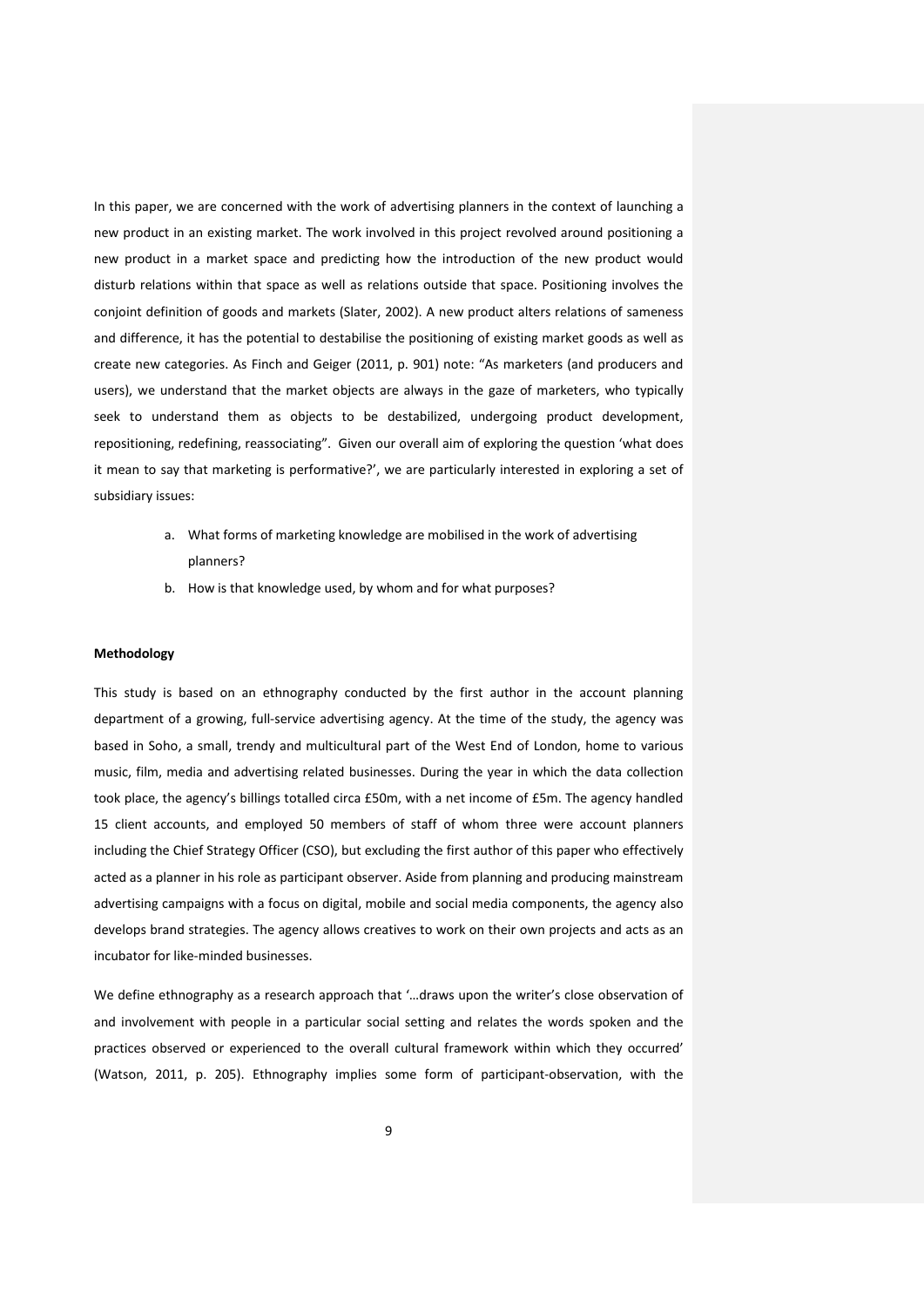ethnographer "…participating, overtly or covertly, in people's daily lives for an extended period of time, watching what happens, listening to what is said, and/or asking questions through formal and informal interviews, collecting documents and artefacts – in fact, collecting whatever data are available to throw light on the issues that are the focus of inquiry" (Hammersley & Atkinson, 2007, p. 3).

However, participant observation has a variety of meanings depending on whether we place the accent on participation or observation – see e.g. Junker's (1960) classic typology of roles. The general argument is that the researcher joins the setting as either a partial or full member, and "…participates in and observes activities, asks questions, takes part in the conversations, and reads relevant documents" (Watson, 2011, p. 206). It is this closeness to practice that, as Van Maanen (2011, p. 232) notes, convinces readers "…that what they are reading is an authentic tale written by someone personally knowledgeable about how things are done at some place, at some time, among some people…".

The first author, Erik joined the agency in March 2012 and stayed until September of the same year. His previous professional work and academic background in marketing provided the agency with an opportunity to host a pair of helping hands in an expanding account planning department, and made negotiating access with the CSO straightforward, via a contact made by the second author. The CSO, appointed Erik as a junior account planner to work directly with a senior planner who happened to be an alumnus of the same educational institution Erik came from, and had studied subjects including marketing, management and information technology at UK universities.

On his first day, Erik was given access to the agency's internal database as well as a company email address for the duration of the ethnography. His level of responsibility varied from project to project and over time, with increasingly important tasks being assigned to him as familiarity with the account planning process increased. The ethnography thus progressed from being more observational to being more participative as time went on. On the project 'Silver Ant' (our codename), the focus of the empirical section, Erik worked as a junior account planner together with a senior planner and the CSO.

Silver Ant was a challenging project, with the aim of launching a new brand of a functional soft drink. The project was, in many ways, characteristic of the work involved in advertising planning  $-$  i.e. the mediating role between clients and creatives, translating analytical insights, data and commercial goals into strategic ideas from which campaigns can be created (see e.g. Cronin, 2004; Ariztia, 2013). The project spanned the entire 7 month duration of the ethnography during which it passed through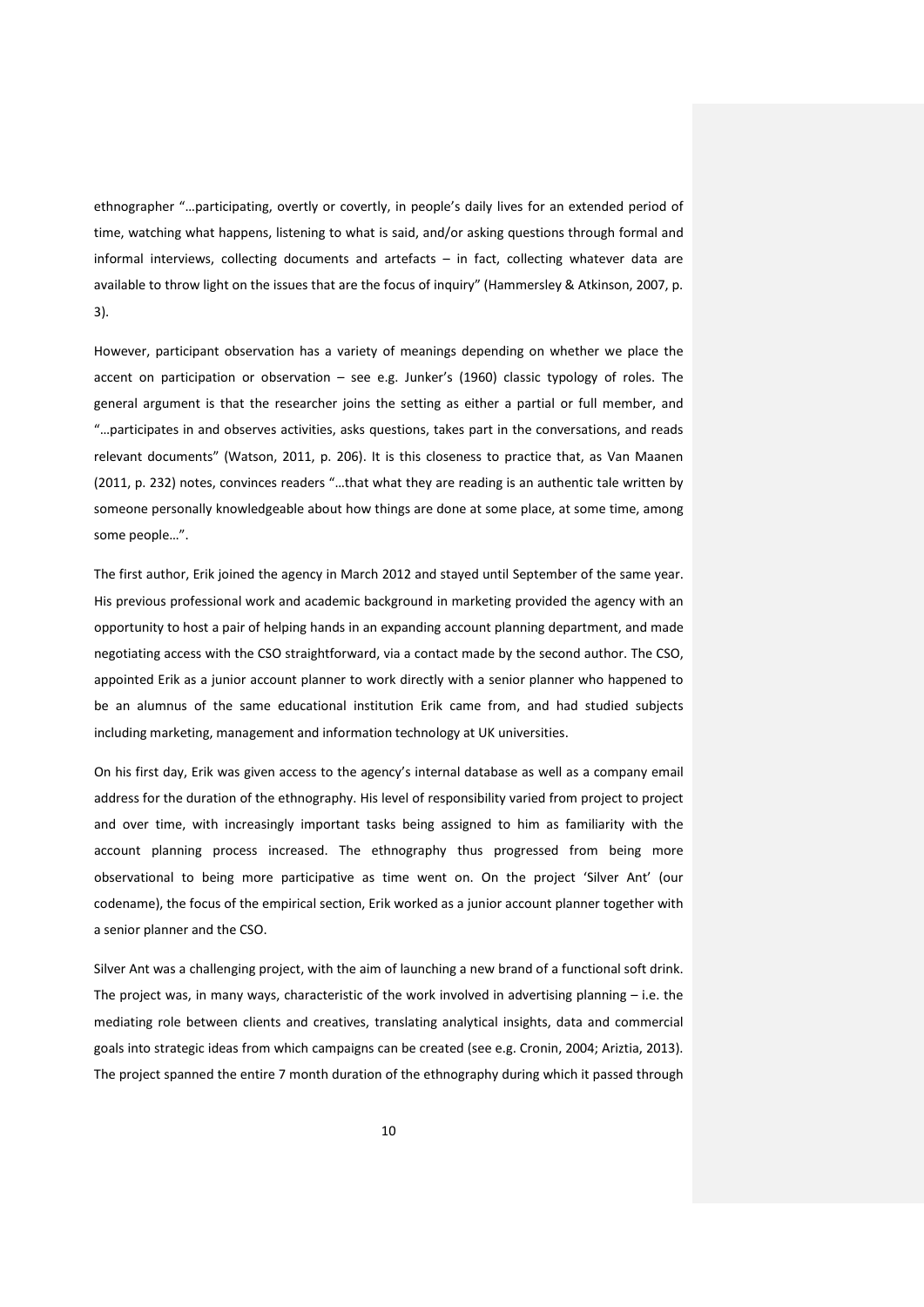all the major stages of the account planning process, from early strategic thinking to the elaboration of the creative briefing. Data collection was facilitated by the fact that all project documents were created and shared electronically. Communication occurred mainly via email as most employees would work on more than one project on any given day, making frequent meetings difficult to arrange. Thus, aside from a small pile of paper, the data collected on this project totalled 338 computer files. This includes all the project's milestone documents, such as the pitch, the client brief, the research brief and debrief, the creative brief and all the strategy presentations made to the client.

Furthermore, the data included the various drafts of the documents created by the planners as well as more than 100 e-mails Erik sent, was sent or was copied into. Lastly, all meetings, internal as well as external, were recorded. This amounted to 20 recordings totalling nearly 22 hours. During this period, Erik also wrote field notes using Microsoft OneNote. These notes were written either during or directly after an event such as a meeting or a conversation, as personal reflections, or during down time, when Erik would reflect on the ethnography and his role as a junior account planner.

The data was analysed chronologically in the first instance, in order to explore how agreement was reached among the involved parties and the project was signed off to progress to a new stage. This led to the development of an analytical framework to code the data thematically. To construct the account presented in the following section, particular attention was paid to the forms of knowledge mobilised by account planners, as well as the devices and expertise required to generate and translate such knowledge, in order to construct compelling arguments and align the various actors involved in the project.

The ethnography was conducted overtly and followed approved ethics guidelines. Participants were informed about the nature of the study and the reason for Erik's role as a junior account planner. All participants were asked to complete and sign a consent form. Access to clients was governed by the CSO, who acted as gatekeeper and would personally inform clients about Erik's dual role as junior account planner and ethnographer. By signing a work contract with the agency, Erik automatically subscribed to a non-disclosure agreement regarding interactions with clients. Throughout the study, particular care was taken to guarantee confidentiality and participants' anonymity.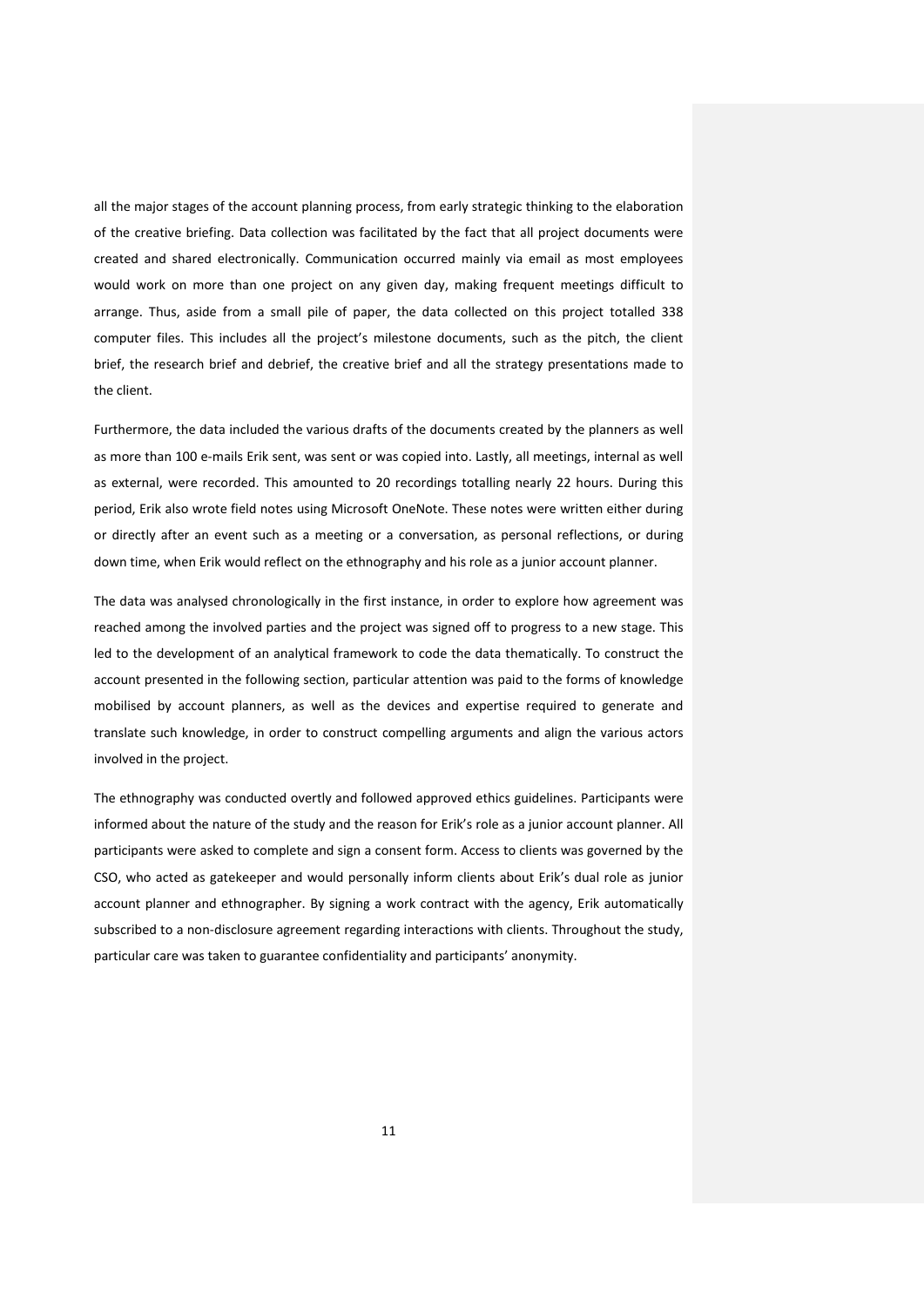#### **Project Silver Ant – a Case Study**

#### *Introduction*

In December 2011, the advertising agency was invited to pitch for a new project by an Italian consumer goods company. This client has a presence in over 50 countries and brands that are often leaders in their respective categories. The objective of this project, as outlined in the pitch document, was to 'investigate the opportunity for a new functional soft drink aimed at young adults in the London area'. This drink was to incorporate aspects of both 'energy' and 'health' and was thus to be launched into a market described as 'dynamic, competitive and driven by cutting edge marketing' and as 'culturally rich and diverse' with brands such as Lucozade, Powerade and most notably Red Bull being key competitors.

After having won the pitch, the agency received a full brief document from the client in January 2012. The client brief contained detailed findings from quantitative research that had been commissioned by the client regarding the UK energy and sports drinks market. The senior planner's reading of the client's intention was that since the market for energy and sports drinks in the UK was growing, there were profits to be had by launching a product that could be positioned as a healthy energy drink targeted at the growing segment of health conscious consumers. Furthermore, this putatively healthy energy drink was to become a counterpoint to the leading energy drink Red Bull. The task at hand was to develop a suitable product proposition.

#### *First round proposition development – identifying the target audience*

The senior planner immediately began conducting desk research in order to create a consumer profile. He collated a range of images taken from Google on a PowerPoint slide that he felt described the target audience. The images mainly consisted of photographs of the covers of books including *Freakonomics* and *Steve Jobs: The Exclusive Biography*, magazines such as *Monocle* and *Wallpaper\**, products and services including Kickstarter, LOVEFILM.com and the Apple iPad, websites such as *The School of Life* and TED, and fashion logos including American Apparel and UNIQLO. The aim of this profile was to describe the social and cultural trends the senior planner believed to be important, rather than defining details of a specific target audience, and to identify desires and aspirations that could be tapped into in order to promote the product. The profile was labelled 'Generation NxT' (our codename) and was a means of showcasing to the client the planners' insights into consumer culture. Generation NxT was further fleshed out by contrasting it to the 'old' generation that prevailed in the mid-90s when Red Bull was launched. The senior planner created a similar slide, labelled 'The Party Hard Generation', using images and logos of the Sony Walkman, the band Blur,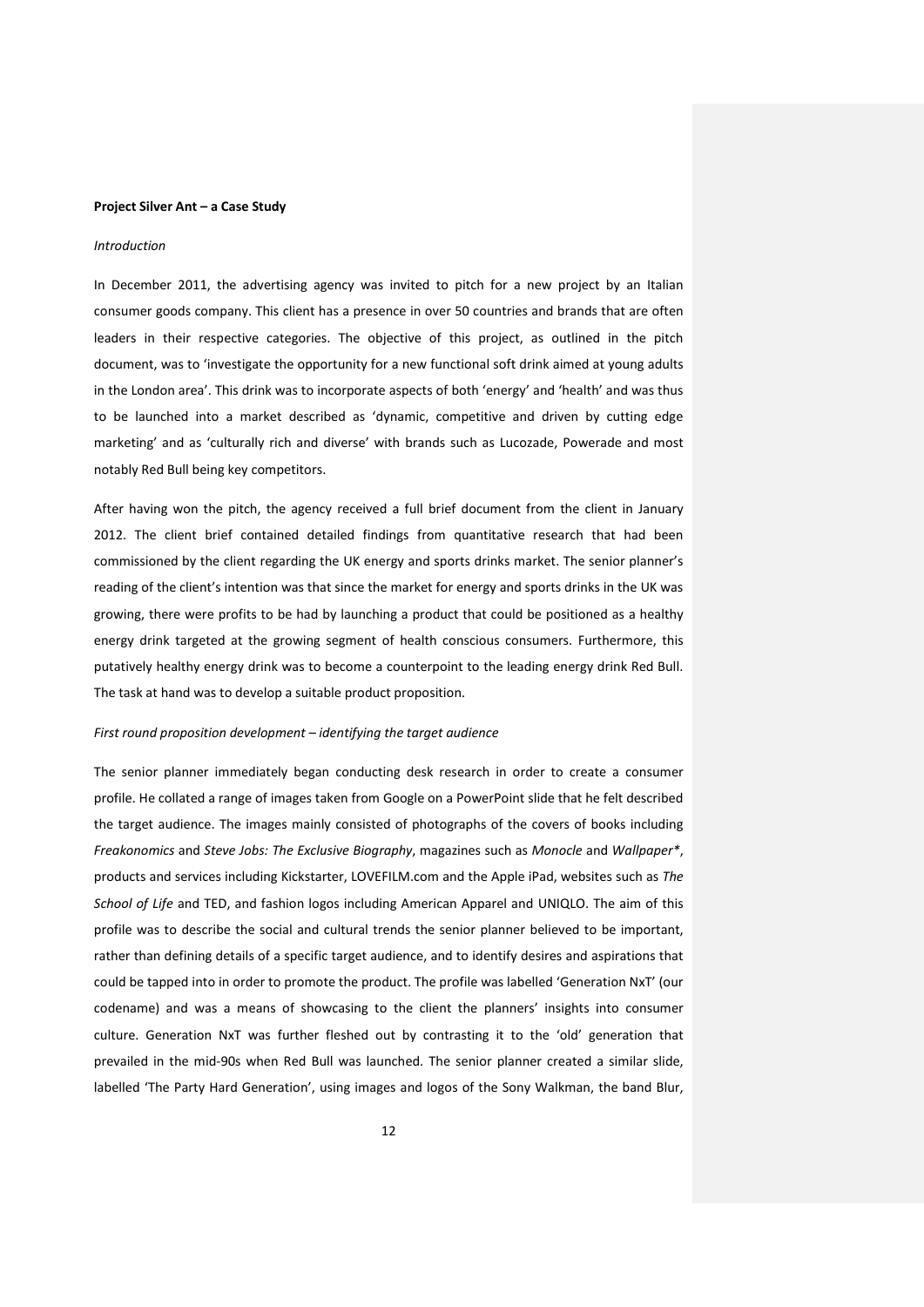the Spice Girls, the Ministry of Sound and New Labour's 'Cool Britannia'. These slides were then brought together in a client presentation that also reviewed seven key competitors, their market positionings, target audiences and the cultural trends they tap into. All this lead up to a set of seven potential propositions phrased as '[Silver Ant] helps me live every moment', '[Silver Ant] helps me [...]'. Each of these propositions was followed by a paragraph written in the first person, where a fictitious representative of Generation NxT talks about her or his interests, desires, passions, dreams and aspirations, and a description of the role that Silver Ant could play in that person's life – see figure 1 for an example. The aim of this presentation was to discuss the general direction of the propositions with the client and to narrow down the list. Thus, after a client meeting in February, the decision was made to develop three propositions further to be tested in focus group research.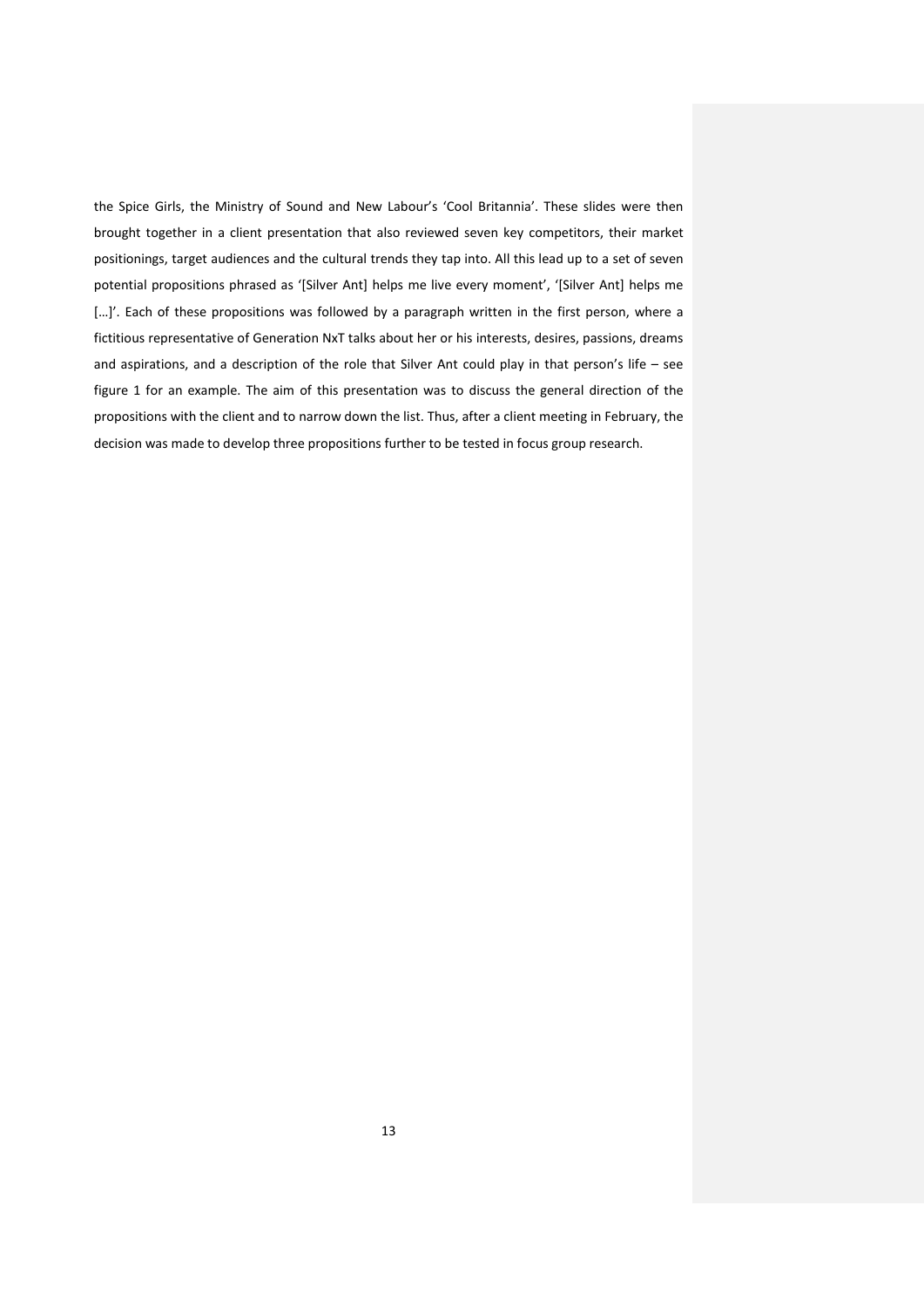# **PLACE FIGURE 1 ABOUT HERE**

**Image quality too low**

**Permissions required for images**

**Remove figure?**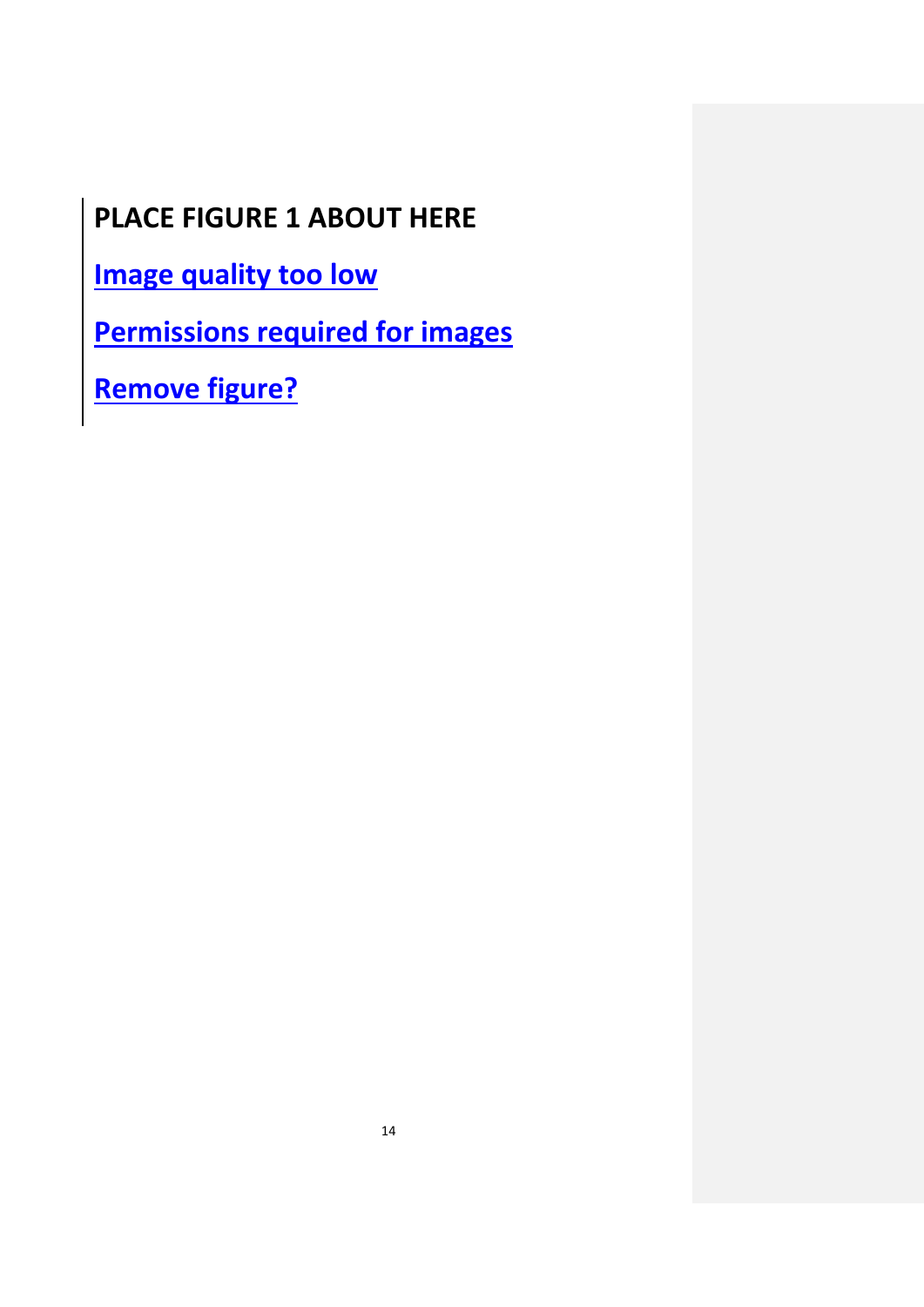#### *Second round proposition development – top-down laddering*

The approach taken by the senior planner to develop the propositions further was through laddering with the aim of connecting each proposition to a subset of six distinct product attributes, which had been defined and provided by the client. Although an arrow indicates that the ladders are to be read from the bottom up, the various draft documents leading up to them show that the thinking behind the ladders is in fact, top to bottom. Thus, from top to bottom, the ladders read 'Proposition (motivation)', 'Audience Insight', 'Essence (reward)', 'Emotional Benefit', 'Rational Benefit' as well as approved claims from the European Food and Safety Authority (EFSA) that had been provided by the client, and 'Attributes (key product features)'. The proposition, audience insight, essence, emotional and rational benefit were all written in the first person from the perspective of a fictitious Silver Ant consumer, with the consumer insight framed by quotation marks, and were all logically anchored in the product attributes.

While the senior planner developed the propositions, the Chief Strategy Officer (CSO) contacted three different market research agencies to pitch for the project. The research agency that won the account was selected because the lead researcher and head of the research agency had much experience in working with functional foods and drinks, and because the CSO knew the researcher was very good at leading product development focus groups.

#### *First contestation – multiple approaches to planning*

The researcher was briefed in early March. The senior planner first talked the researcher through Generation NxT, then outlined Silver Ant's ingredients and their functions and finally presented the three proposition ladders connecting the former to the latter.

When the senior planner had finished his presentation, the researcher took over the discussion mostly addressing the CSO. He spoke about his own experience in researching and developing propositions for functional food products. During this conversation, the researcher began to switch from saying 'I' when talking about market research to saying 'we' when talking about proposition development. He explained that the way he developed and tested propositions was by starting with the product's ingredients and to ladder up from there, rather than to start with an audience insight. As the researcher explained, in his experience, the best way to position a functional drink is by tapping into the target audience's latent beliefs regarding the ingredients, not via tapping into cultural trends, a process he regarded as typical of so much of contemporary marketing. He thus urged the planners 'to take a step back from the creative side and to look at the real world'.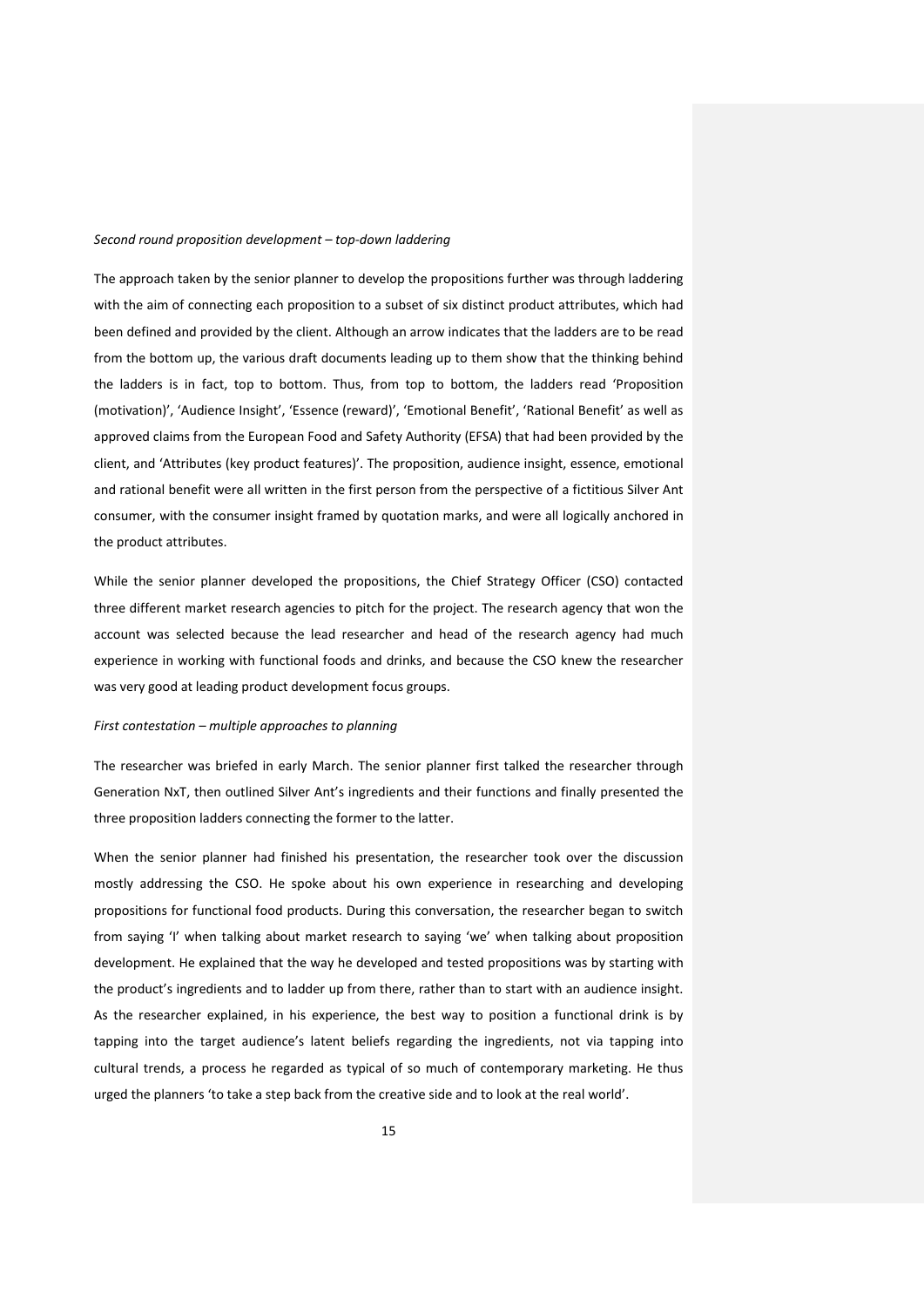After the research brief, the senior planner expressed to Erik his disappointment with the meeting. Clearly, there were two different approaches regarding proposition development. The researcher's approach was to start with the 'real world' in order to tap into latent beliefs and then create a 'credible, future real world' where consumers get something they believe works. The senior planner's approach, however, was to start with a cultural insight in order to tap into people's desires and to give consumers something they truly want. This difference was accepted, as the researcher was, according to the senior planner and the CSO, 'very rational' in contrast to the advertising agency planners themselves. The CSO, much more than the senior planner, was happy to follow the researcher's advice, and thus it was agreed to re-develop the propositions for qualitative testing.

#### *Third round proposition development – identifying the product*

At the end of March, the senior planner and Erik began to research the specific ingredients of Silver Ant and their possible functions using Google searches. They broke down the product into its constituents and documented the multiple functions of each ingredient. Many Wikipedia pages and YouTube health videos later, they began to play around with possible combinations of functions and ingredients. After some time, eight new propositions emerged. However, instead of being defined culturally, each proposition was defined by a problem-solution pairing, where a combination of Silver Ant's ingredients would help resolve a psycho-physiological issue such as feeling tired or becoming ill.

The client was generally happy with the new approach suggested by the researcher, but expressed concern about the nature of the new propositions. The client wrote in an email that the new product propositions would have to be checked by their lawyers and R&D department since they made specific claims about the effects of Silver Ant's ingredients. A few email exchanges with the R&D department followed to confirm that Silver Ant really had the described effects and that these claims would be approved by the EFSA.

#### *Fourth round proposition development – bottom-up laddering*

As before, the planners, together with the client, narrowed down the eight propositions to just three, which were then developed further for the research. This again took the form of laddering, but as the draft documents show (see figure 2), the ladders this time very much followed a bottomup logic, starting with specific ingredients at the bottom and then working up to the consumer insight (although a double arrow now indicated that the ladder could be read in either direction). Thus, from bottom to top, the ladders read 'Ingredients', 'Attributes', 'Effects', 'Rational Benefit', 'Emotional Benefit', 'Essence', 'Proposition' and 'Insight'. These ladders, with each proposition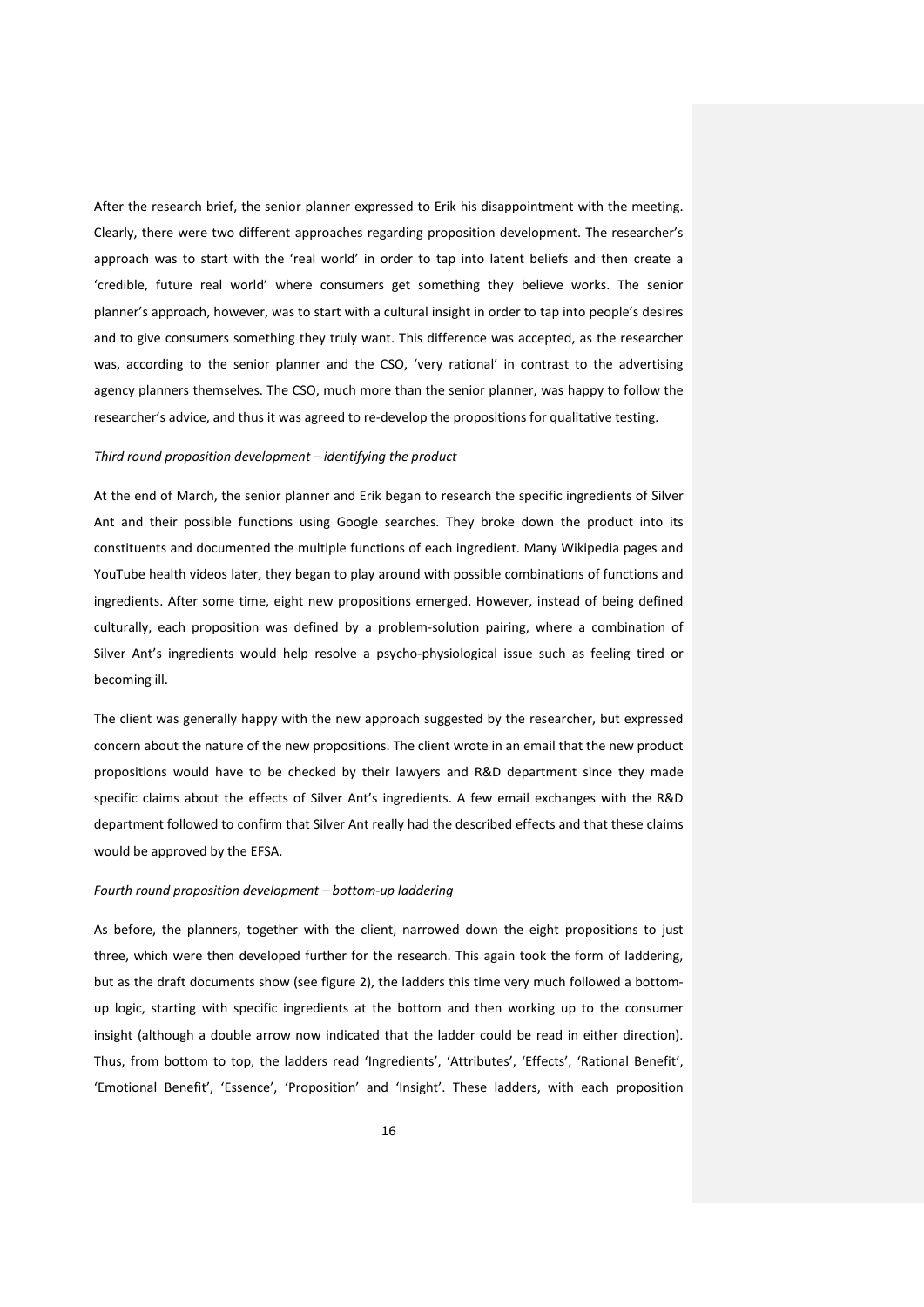clearly anchored in specific ingredients, were then sent to the researcher, who was happy to use them in research.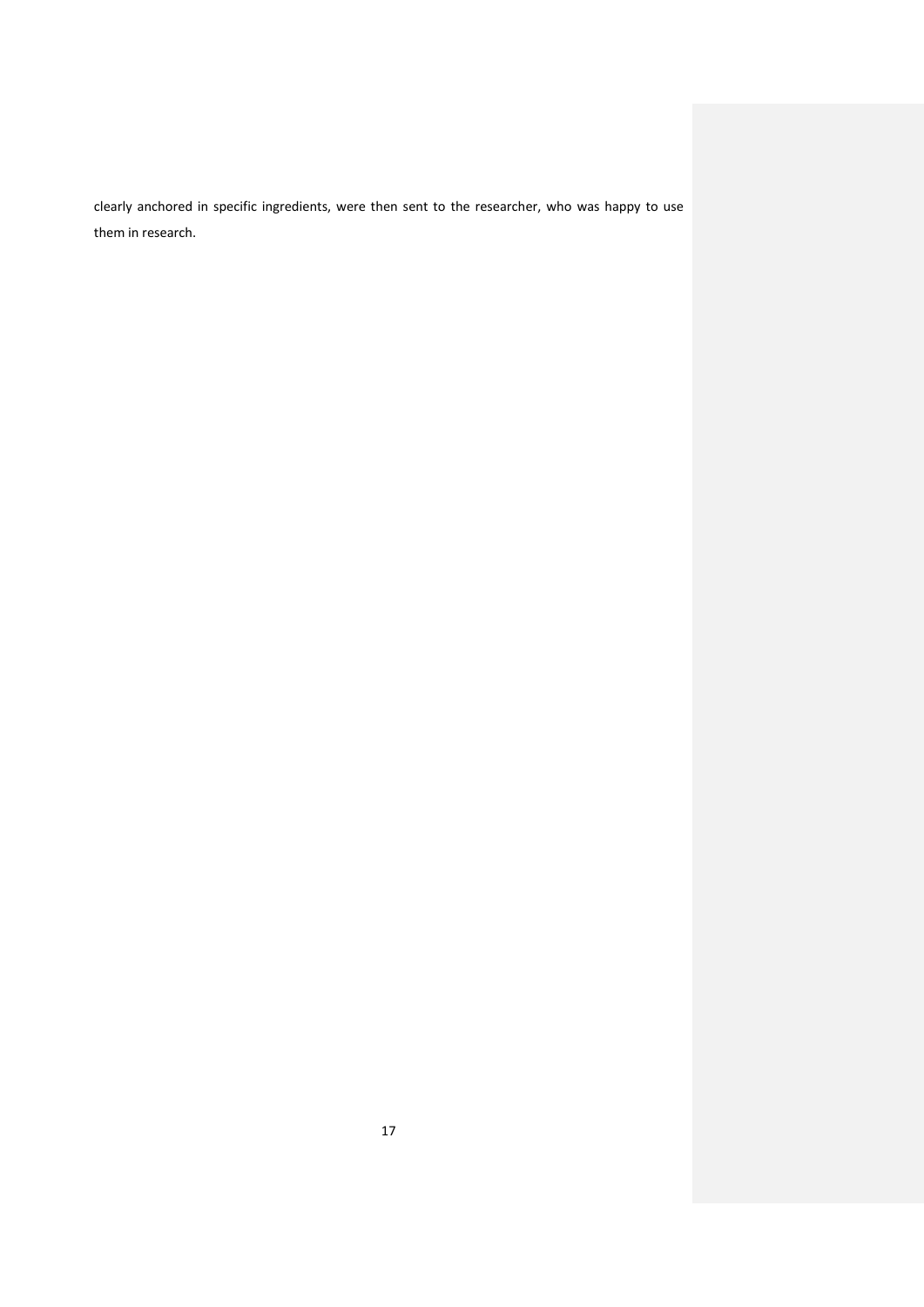## **PLACE FIGURE 2 ABOUT HERE**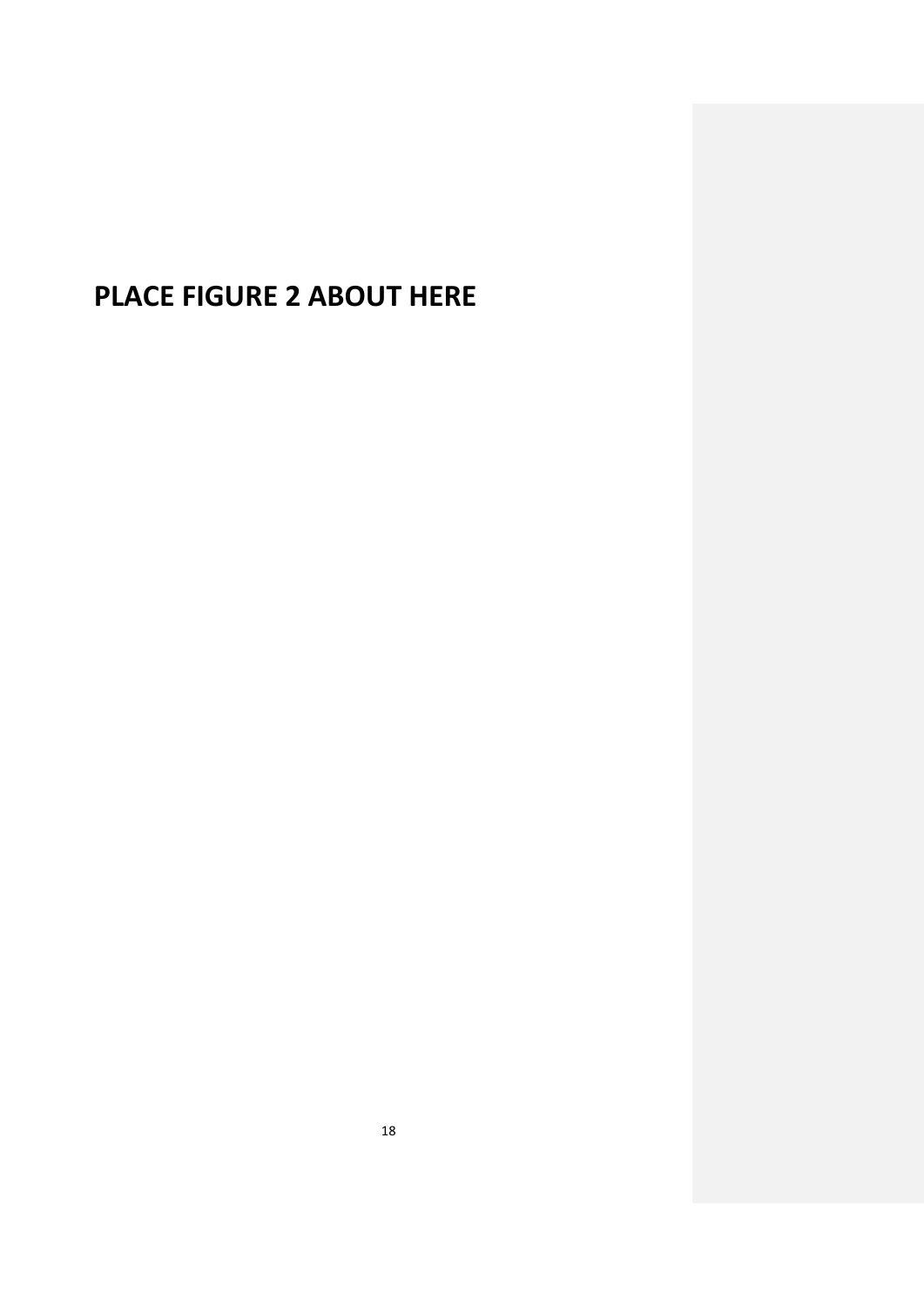#### *Second Contestation – research versus planning*

The focus groups began to take place in April with the first two sessions being attended by the planning team, the account manager, the lead creative and the client. These sessions could not have gone more differently. The first, 26-34 year old female established workers, were intrigued by the health benefits of the product, stating throughout how important health and diet were to them. The second group, 18-22 year old males in full-time employment, were not convinced by the product propositions at all. They had never heard of many of Silver Ant's ingredients and thought that some of the benefits claimed were 'marketing bogus'.

The planning team was emailed the research debrief in May. It concluded that the team should focus on the attributes of 'energy and vitamins' and a proposition based on the concept of 'restore'. The planners, in particular the CSO, were not happy with this last conclusion for two reasons. First, the research debrief was structured less like a presentation of findings and more like an argument leading up to the researcher's 'restore' proposition. The CSO thus felt that too many other avenues had been left unexplored in the debrief, which was made worse by the fact that the 'restore' proposition had just recently been used by a competitor's new product. Second, the CSO felt that the 'restore' proposition was too rational. Not only did it start from the negative state of 'when you are down', but it was also seen as too limited with regard to launching an entire new brand, as opposed to a single product.

A few days later, the researcher presented his debrief to the client and the planners at the advertising agency. When the researcher had finished and left, the planners, and especially the CSO, expressed their negative view of the debrief's conclusion to the client explaining that they were looking for a positive proposition such as 'lightly energising'. Furthermore, the CSO also began to qualify the results of the market research, saying that 'you can only get the right answers when you ask the right questions', and that research usually does not lead to innovative ideas. After discussing these issues, the client sided with the planners, and thus the idea of using a 'restore' proposition was dismissed.

At this point, the client also voiced concerns regarding the term 'energy', as they felt that, looking at the work the planners had done on the functions of Silver Ant's ingredients, the energy-related function of Silver Ant was too weak for it to be classified as an energy drink. They simply did not see Silver Ant as an energy drink, which at first seemed somewhat at odds with their desire to enter the energy and sports drinks market. However, as the client explained, they wanted to create a whole new category of functional drink in the same way they perceived Red Bull to have created the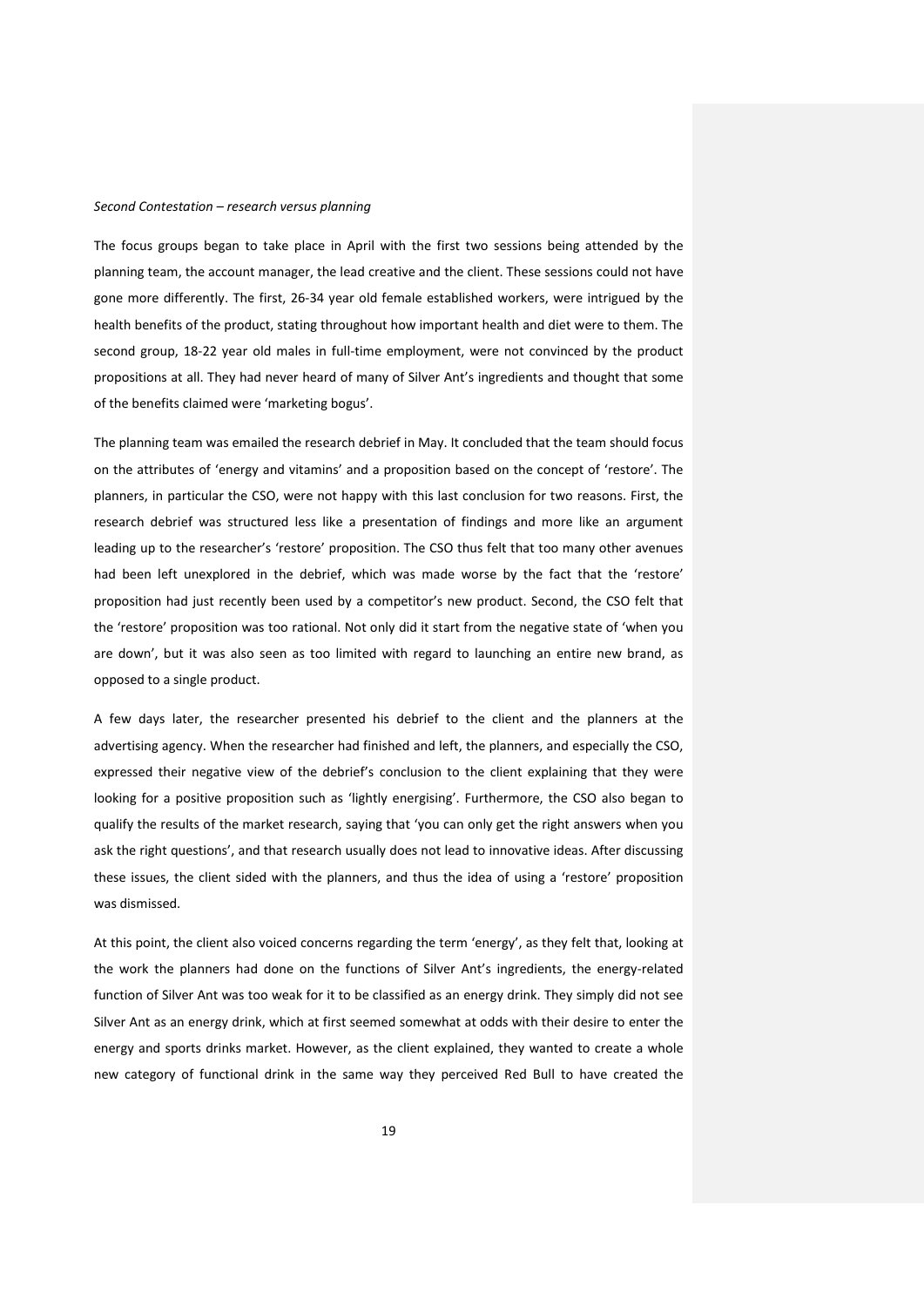energy drinks market. The client was thus very keen on the idea of creating an entirely new 'equilibrium category' (this was to become the final proposition and thus details including its name have been changed) to go up against the existing energy and sports drinks. The research had dismissed the idea of 'equilibrium', stating that most potential buyers did not think that there was a natural bodily equilibrium, so the client and planning team settled on the idea of 'vitality'.

#### The CSO then emailed the researcher:

Afterwards we were talking about restore. While we liked this thought, we were also worried that it could be a bit too functional. An alternative is [Vitality]. So, rather than picking you up when you feel below par, this keeps you at your best. It is still based upon energy and vitamins and it taps into the insight about keeping up with life. It's positive, it means life and it sort of works with [ants] – which are very vital. Do you have any thoughts on that?

#### The researcher replied:

I can completely understand your desire to flip 'restore' and make it positive. You may be entirely right that 'Vitality/keeps you at your best' is the best 'spin' to put on restore. [...] That said, I feel uncomfortable with 'Vitality/keeps you at your best'. [...] 'Vitality/keeps you at your best' also implies a prophylactic/ proactive approach that is counter-intuitive to the bulk of the target audience. It seems to be about maintenance rather than solving a problem when it occurs, and hence at odds with their reactive approach to life. 'Restore' is intrinsically reactive and hence works with the grain of target users' mindsets. […] I would also be concerned that 'Vitality/keeps you at your best' sounds very familiar territory in the world of healthy food/drink – I can't help but think of the clichéd image of the woman cartwheeling on the beach! […] I suspect the kind of drinks we're talking about need an explicit functionality in their communication. While an emotionally based 'wrapper' context may well help enhance appeal and identification with the creative, as well as drive 'premiumness', I think functional properties need to be explicit in order to create differentiation and a role for the product.

However, the researcher's approach to planning did not click with the planners, and his comments were ultimately ignored.

#### *Fifth round proposition development – identifying a gap in the market*

In order to flesh out the meaning of 'vitality' and to find out how this proposition could be brought to life and positioned, the planners began to search for other products that included the term 'vitality' in their propositions. The planners then received an email from the client expressing further misgivings about the positioning of Silver Ant as an energy drink and that 'vitality' might already be a step too far into that direction. They thus asked the planners to flesh out the 'vitality' proposition, and take another look at the idea of 'equilibrium'. At this point, the planners received internal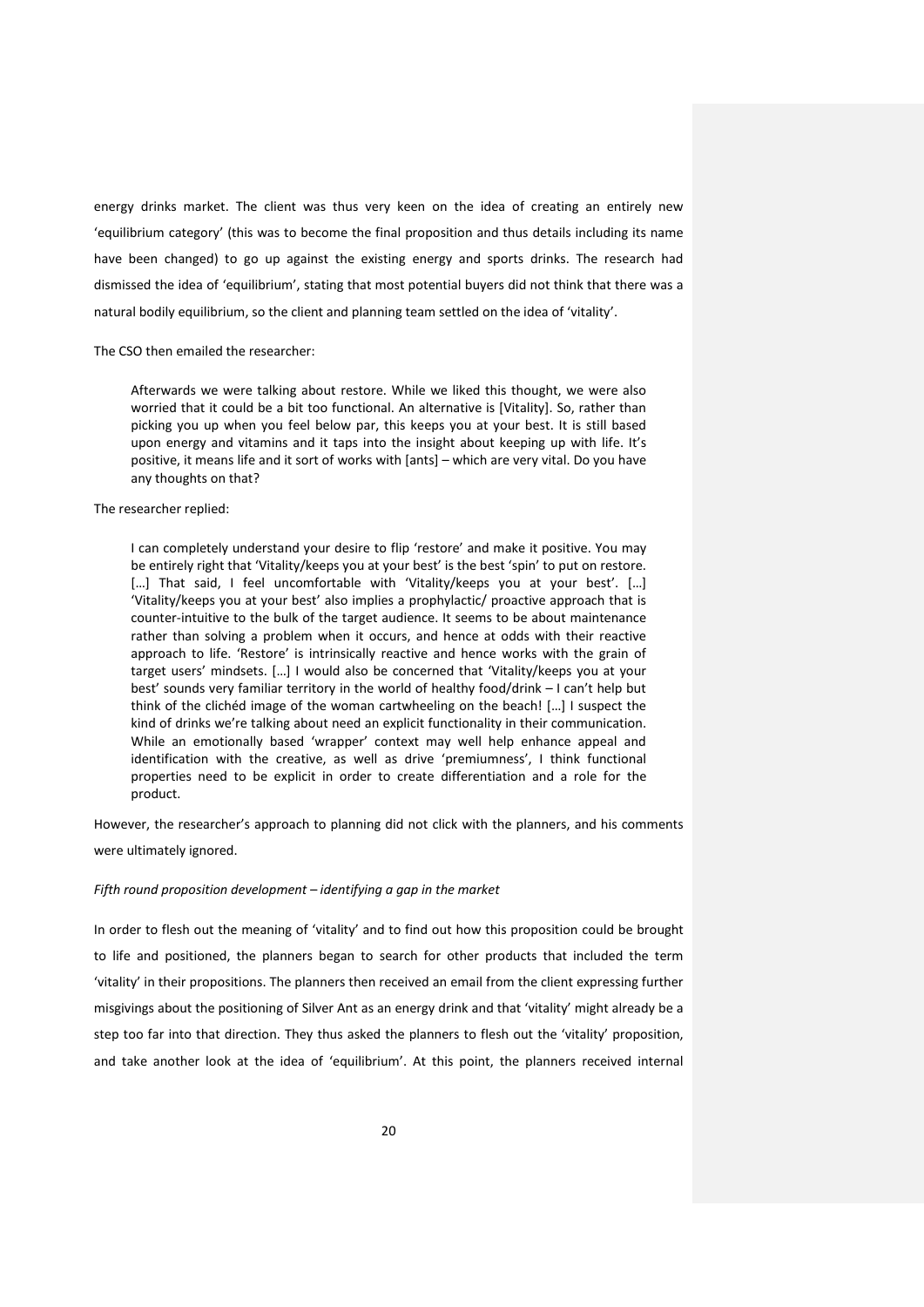agency warnings regarding slipping timings and budgets. No one had expected that there would be quite as many rounds of proposition development.

It quickly became apparent that moving from the original, culturally-anchored propositions to the current, functionally-anchored ones meant bringing a whole different set of competitors into play. Competitors were no longer defined by their target audiences and the cultural trends they tap into, but instead by the functional benefits their products provided. To identify a potential gap in the market for Silver Ant, two 2x2 matrices were drawn up for the 'vitality' and 'equilibrium' categories. The vitality market was defined by an 'artificial – natural' and a 'recovery – elevation' axis. 'Elevation' had been chosen as the planners were desperately trying to avoid the word 'energy', which now almost seemed to scare the client. The equilibrium market, on the other hand, was defined by 'nutrition – tonic' and 'body – mind' axes.

The vitality and equilibrium propositions and market mappings were presented to the client in June. Although the planners preferred 'vitality' to 'equilibrium', the client still believed in creating an 'equilibrium' category, but also liked the thinking regarding 'vitality'. While there was a clear gap in the 'equilibrium matrix' for Silver Ant to enter, the CSO commented to the client team:

Well, I think, 'Is there a gap in the market, and is there a market in the gap?' is the big question at the end of the day […] I think good advertising, good marketing can help create a market in a gap. […] So there may not be a market in the gap at the moment, but we can create a market in the gap.

At the end of a long meeting with the client it was agreed to continue the work on the 'equilibrium' proposition – to address the gap in the market – but to import elements from the 'vitality' proposition – to ensure that there would be a market in the gap.

#### *Sixth round proposition development – creating a market in the gap*

To finalise the 'equilibrium' proposition and thus what the 'equilibrium' category would look like, the next step was to create a new ladder working up from the specific product attributes to a brand philosophy/mission. Again, contact was made with the client's R&D department in July to ensure that all functional claims could be supported. Next, a brand manifesto was created and brought to life through a mood film using clips ranging from Steve Jobs and Forrest Gump, to Kung Fu Panda and the Incredible Hulk (the latter was used to visualise how Red Bull turns you into a caricature of yourself). Possible tag lines were also envisioned.

The client was satisfied with the work that had been done and raised only one outstanding issue. The account planners had always understood Silver Ant to be a natural product, a quality that was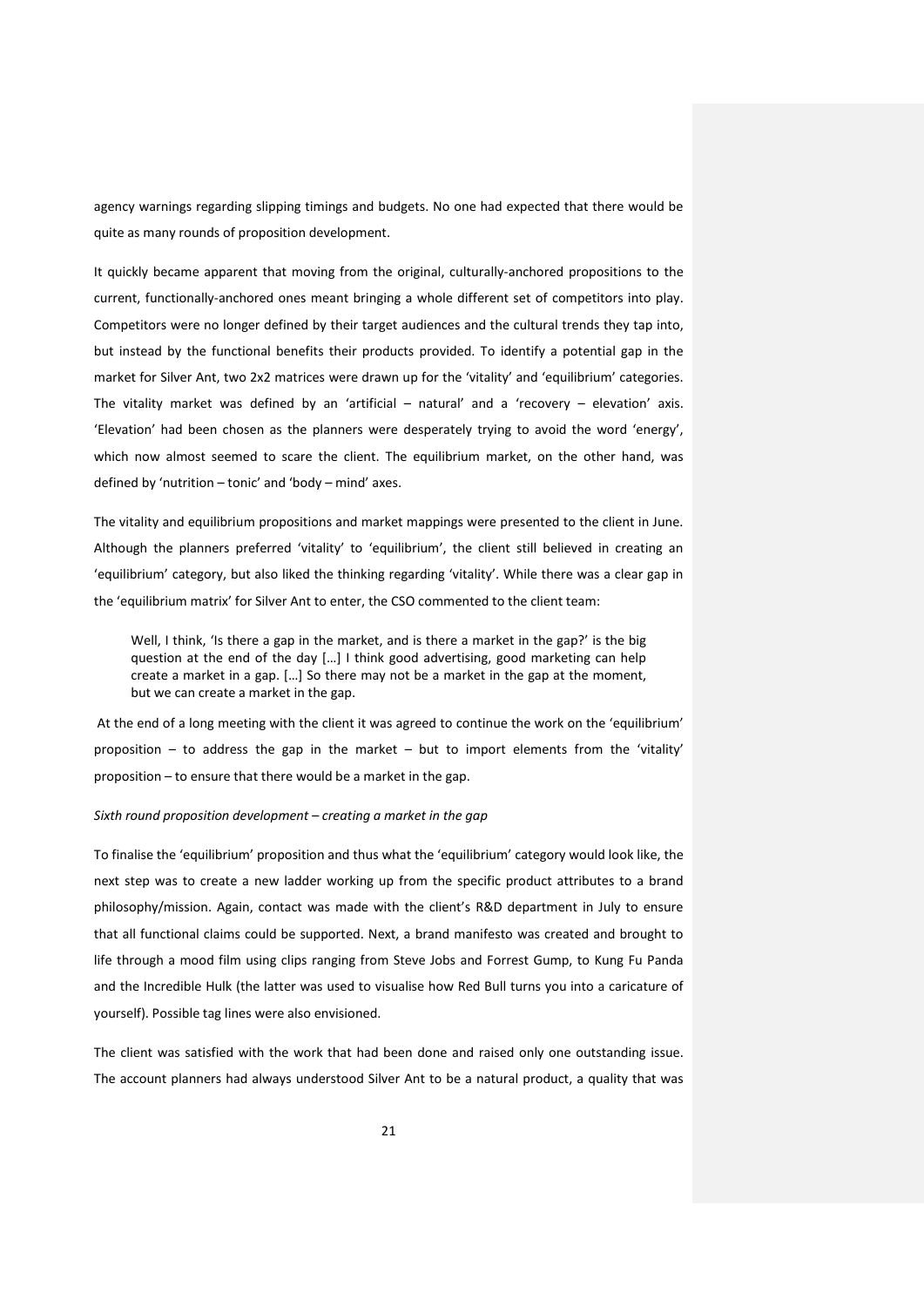central to the brand manifesto and setting it apart from the competition. It thus came as a shock when the client mentioned that Silver Ant could not actually be claimed to be a 'natural' product. However, as the CSO saw it, this could be turned into an 'opportunity to make the proposition even tighter'. Thus, the client agreed for the 'equilibrium' proposition to be finalised. The account planners were also asked to re-evaluate the target audience as the proposition had changed dramatically since the beginning of the project, and to finalise the competitor map.

The finalised proposition was presented to the client in August. Instead of contrasting Silver Ant's supposed naturalness to the artificialness of the competition, its gentle way of providing energy through re-establishing the body's natural equilibrium was now contrasted to the 'crash effect' that may follow after consuming energy drinks. Generation NxT remained the target audience, despite the research having shown that 'equilibrium' appeals more to an older audience. However, as the CSO explained to the client, Generation NxT represented an aspiration that went far beyond those who actually fall under that segment, and that the description was therefore much wider than a strict understanding of those who may primarily buy the drink would suggest. A revised brand map was also presented, with competitors now positioned according to their ingredients on a 2x2 matrix, divided by a 'toxifies – detoxifies' and a 'helps release energy – gives energy' axis (see figure 3). Here, Silver Ant was positioned in the 'helps release energy/detoxifies' corner. Lastly, a draft creative brief was presented. The brief covered the key problem that needed to be overcome by the creative for Silver Ant to be a success, the dream to be tapped into in order to achieve this, and the proposed solution to the aforementioned problem including the benefits of an 'equilibrium' drink. At last, the client approved the creative brief and in September, the planners passed on the finalised brief to the creative team.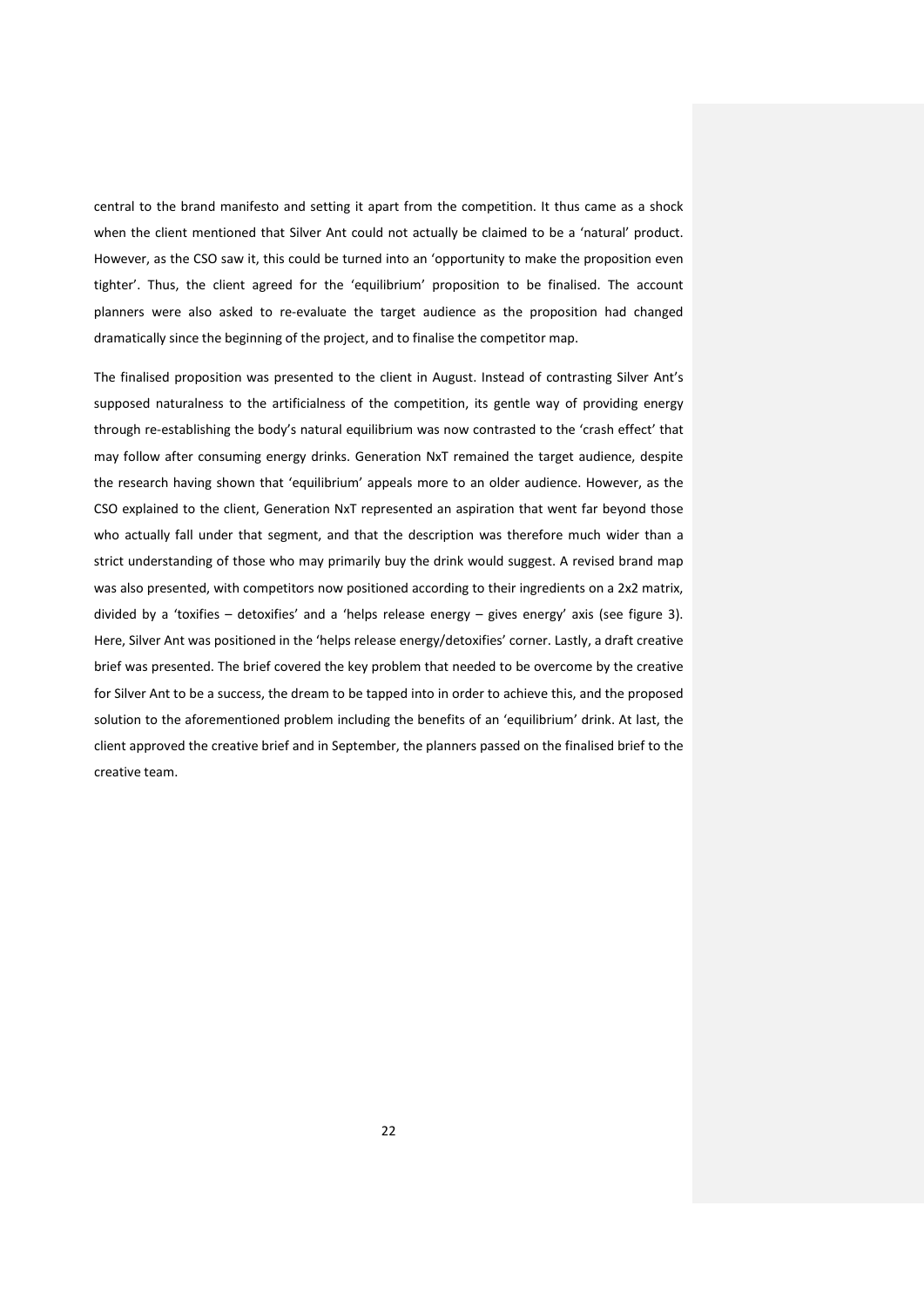### **PLACE FIGURE 3 ABOUT HERE**

Image quality too low

Permissions required for images

Remove figure? or replace images with text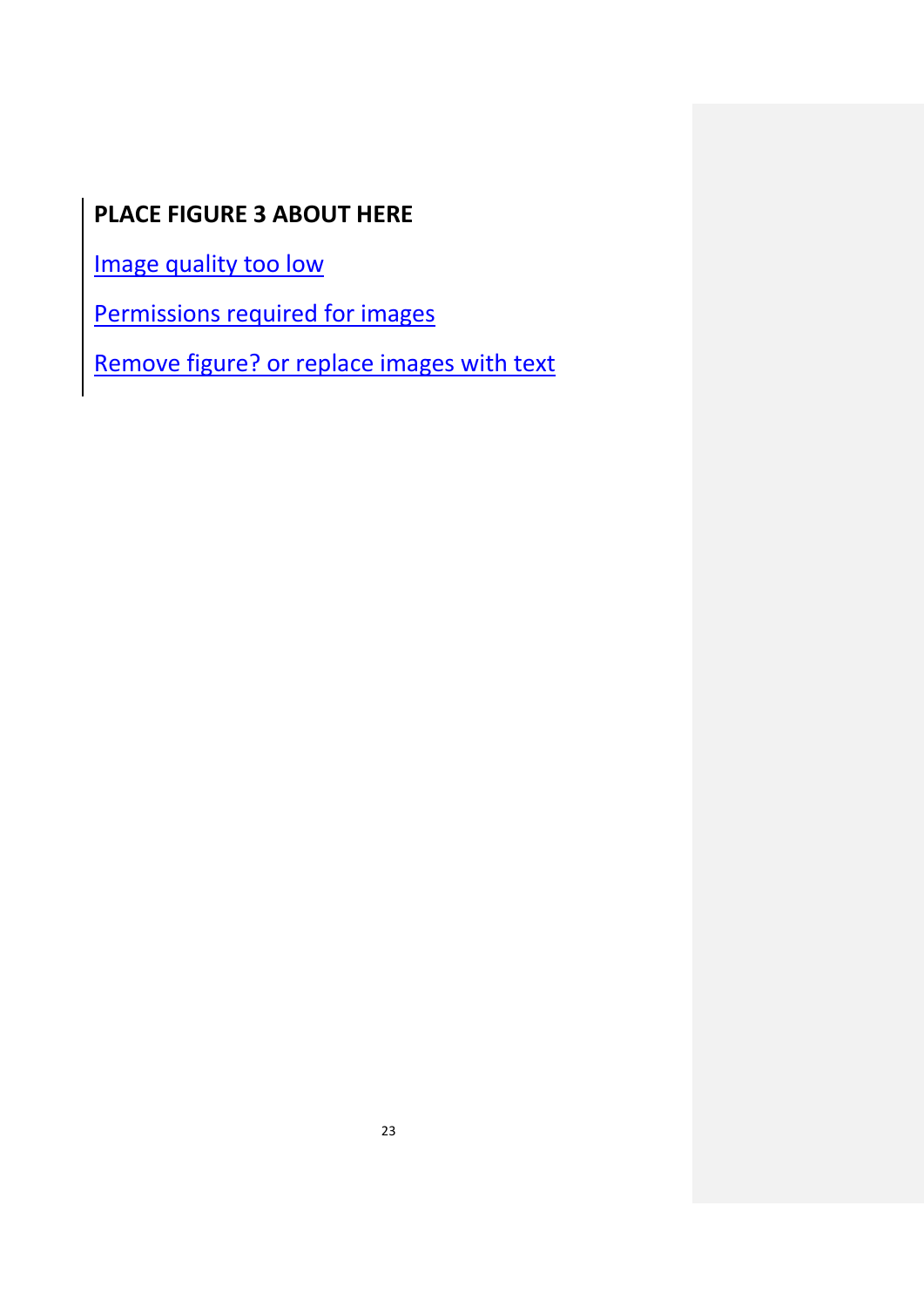#### **Analysis - creating a market for Silver Ant**

The Silver Ant case describes a trilateral interaction between a client, an advertising agency and a market research agency. The purpose of these interactions was to finalise a proposition, crystallising the prospective relationship between the product and its intended market, before passing it on to the creative department of the ad agency who would use the idea to create an explicit consumerfacing campaign. A proposition introduces scenarios, configurations in which prospective relations of consumption and competition are enacted. The question addressed by the protagonists is, to paraphrase Slater (2002, p. 63), 'what are the possible interrelated definitions of products and markets and which one holds together firmly and provides generative insights for the creative team?'

Our case shows that the process of arriving at a compelling proposition was neither linear nor devoid of contests between all the actors involved, in particular concerning the performativity of their respective approaches. As in Ariztia's (2013) study, the process involved the progressive qualification of product attributes, consumer profiles and competitive relations, linking them to a prospective world where Silver Ant would slot in seamlessly. In this iterative process, there was no privileged starting point. All these three elements were seen as potentially malleable, even if claims about the effects of Silver Ant's ingredients had to be periodically checked by the client's R&D department and legal teams against EFSA's guidelines, and against possible product formulations. The interaction between planners at the agency and the client team revealed the tensions surrounding what could or could not be claimed about the product (e.g. was Silver Ant a natural product or not?).

The process used to refine these qualifications and their interrelationships was framed by a version of laddering or means-ends chains as a technique. Laddering assumes that product attributes can be associated with advertising messages tying consumption to valued ends (Gutman, 1982). The underpinning rationale is that values largely frame consumer choice, and that product categories reduce the complexity of choice in situations where a range of products are potential satisfiers of particular valued states.

But the version of laddering used in our case hardly resembles its depiction in the academic literature. The senior planner, who kick-started the process of proposition development, mobilised a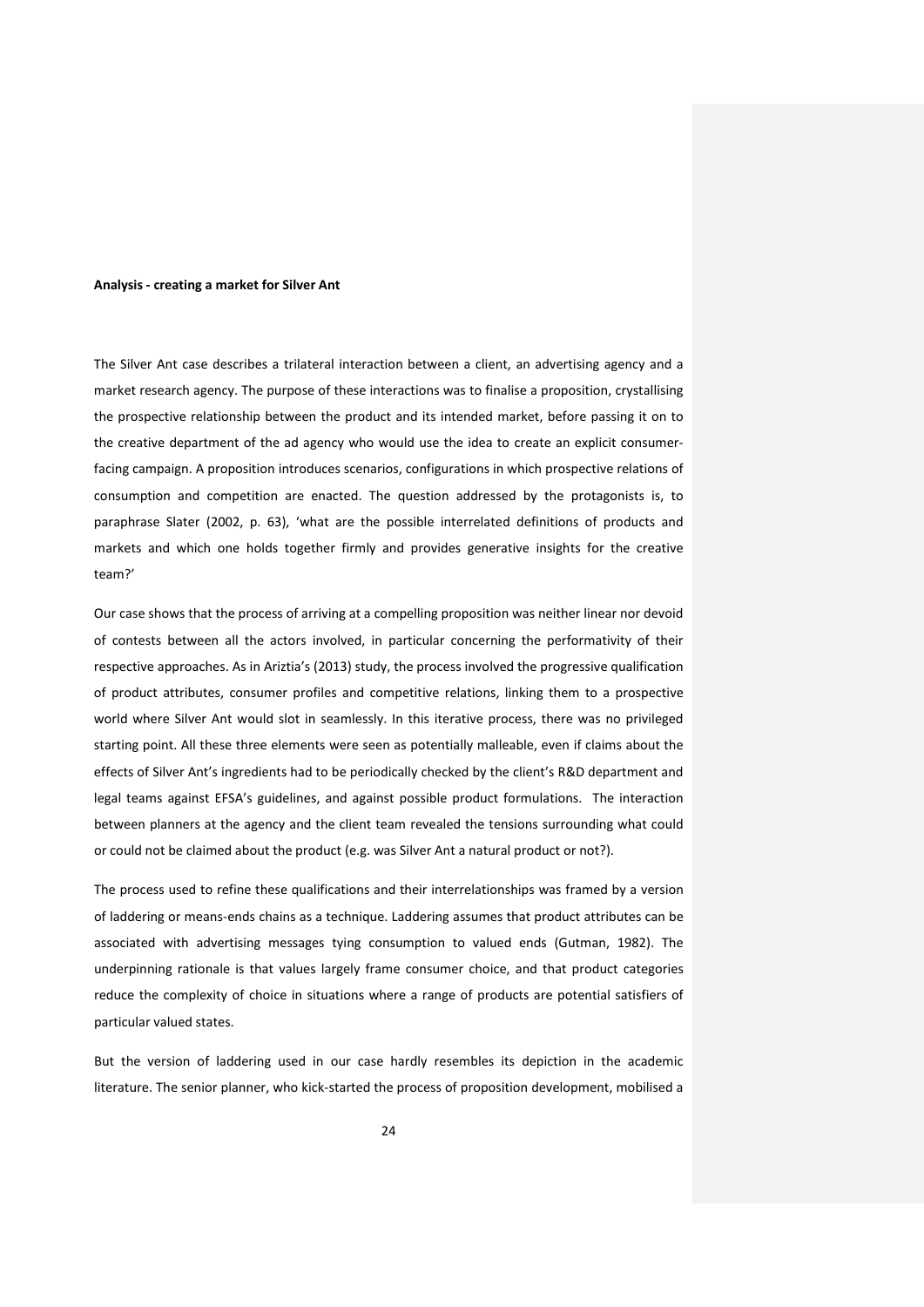set of societal trends in order to identify cultural values that could be matched with product attributes (Cronin, 2004). In this approach, Generation Nxt stood for a particular set of values that needed to be articulated and contrasted with the values that purportedly prevailed when Red Bull was launched. The contrast with Red Bull enacted both a set of competitive relations between products as well as generational values. The laddering process thus moved both downwards, from values to consumer profiles, and upwards, from product attributes to consumer profiles, to develop and refine an initial set of propositions.

The involvement of the research agency provided another twist to this process. Laddering was retained as a working method, but product attributes now provided the anchor. Product ingredients were matched to particular benefits and in turn, these had to be matched with problems that could be identified by focus groups participants. Two contrasting versions of the consumer were produced through these two uses of laddering. The senior planners' version 'made up' a consumer connected to broader trends, lifestyles and aspirations, alert to advertising messages and product benefits that tapped into these values. The research agency's version portrayed an altogether more calculative consumer. Advertising claims had to be tightly linked to product ingredients and related to problems that could be related to focus groups discussions. The contest between these two different versions was never fully resolved. The ensuing discussions revealed an acute reflexivity about the performative aspects of methods ('market research can only enact a limited version of the consumer') and exposed frictions between different approaches to planning, with the research agency sticking to the importance of functional attributes and the planning team exploring cultural approaches with more obvious implications for communication campaigns.

The next phase of the project was framed by another familiar marketing tool, the market map drawn as a 2x2 matrix and positioning Silver Ant against its prospective competitors. Ethnographies of advertising agencies have often noted the tendency of marketers to use simple, binary classification devices (see e.g. Moeran, 1996). Maleyft (2003, p. 152) suggests that the type of classification that maps and grids lay out helps marketers reduce and simplify a range of complex behaviours into more manageable clusters. This provides practitioners with a simplified language to facilitate communication and build affinity between the agency and the client. But, maps are not just symbolic devices to facilitate communication or lubricate social relations. They are part of a socio-technical *agencement* that is mobilised by the agency to persuade the client that it can enact a new configuration of relations in the marketplace which will position Silver Ant in the envisaged map coordinates (Doganova & Eyquem-Renault, 2009; Pollock & Williams, 2009).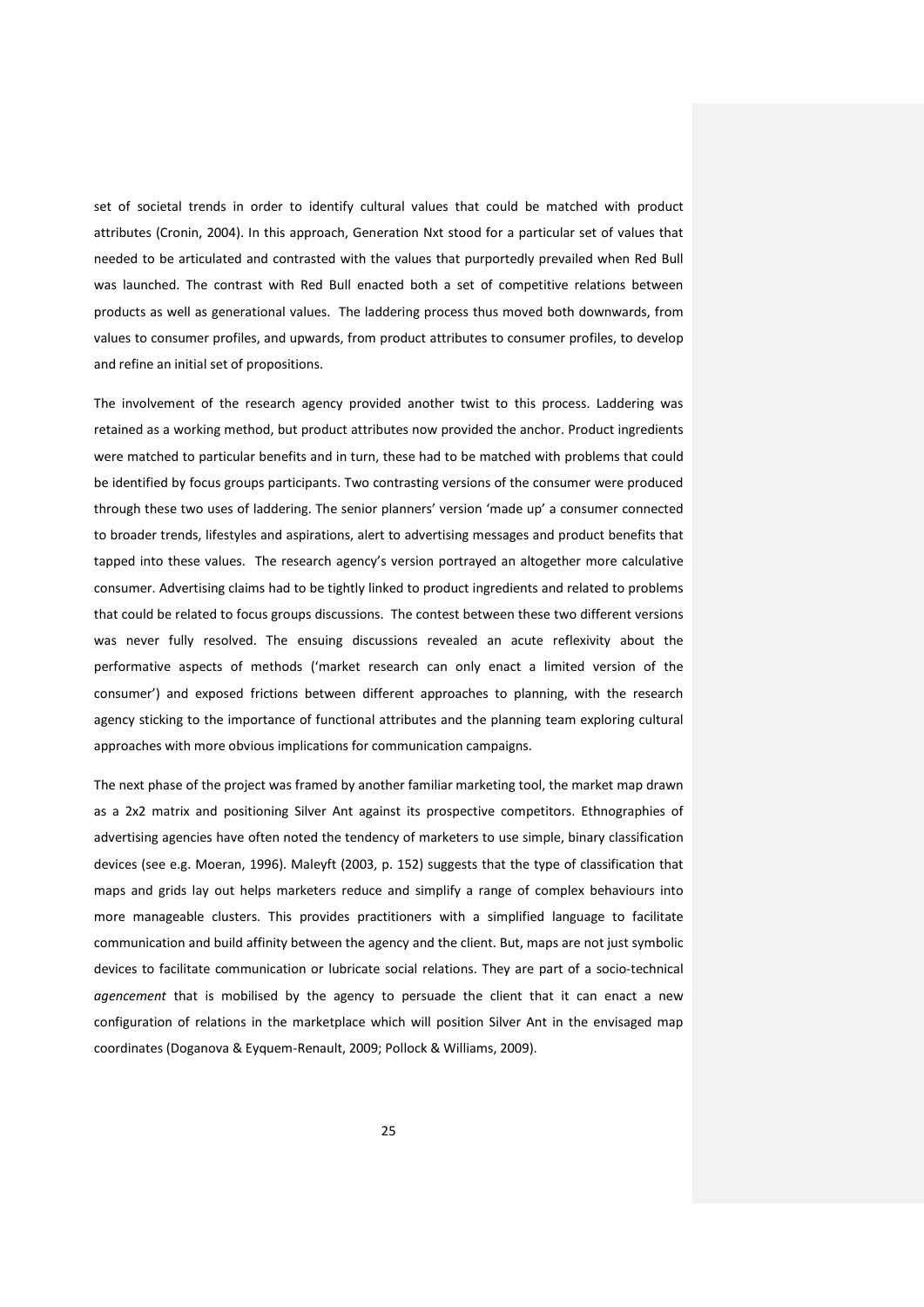The discussion between the client and the agency centred around which product attributes should feature in the map. As in the case of laddering, the market map was used as a tool to represent the spatial structure of a market, in which competing products are located by axes related to perceptions of different products. As Stefflre (1965), one of the pioneers of this approach, remarked, individuals will behave towards a new object in a manner that is similar to the one in which they behave towards known objects that are classified in the same category. Thus Silver Ant had to find to find a vacant space in the market map that is neither too close to the existing competition (Red Bull, mainly) or so distant from existing offerings as to be difficult to classify. As Finch and Geiger (2011) note, positioning is a complex balancing act that requires marketers to make comparisons between the good or service with existing market objects, whilst making it singular to the consumer with reference to a range of calculations that lie outside the market frame. Thus, the question was to find a positioning of the object within a market map that identified a vacant space ('a gap in the market') and link it to a consumer profile that could be feasibly recruited ('is there a market in the gap as well as a gap in the market?').

The final round of proposition development led to a tight focus on 'equilibrium'. An agreed market map had Silver Ant positioned in a particular quadrant, and the creative brief brought together the problem, aspirations and values to be tapped into, and the solution. The proposition thus brought together a number of different elements that had been filtered and purified, leading to the discarding of previous themes and ideas (e.g. energy, naturalness). These ideas had been 'interactively stabilized', to employ an analogy taken from Pickering's (1989) description of the practice of scientific experimentation. As Pickering (1989) explains, the term 'interaction' stresses the interdependence of all relevant elements, the credibility that each element lends the others so that a degree of closure is achieved. The reference to stabilisation, in turn, is intended to draw attention to the fragility of these achieved coherences which are always liable to be broken up and reassembled – in this case in the hands of creative teams, and in further interactions within the agency, as well as between the agency and the client, and in later encounters with other client managers.

The final proposition for Silver Ant embodied a variety of calculations and hypothesized relations of consumption and competition. As Slater (2002) suggested, advertisers take nothing as self-evident in their quest to perform markets, to generate scripts where particular attachments are produced. Novel objects such as Silver Ant may become vectors for forging relations amongst consumers, their desires, aspirations and needs; a product as an assemblage of ingredients which produces particular effects; established competitors which helped generate broad cultural understandings about categories; and advertising messages which attempt to stitch together these different elements into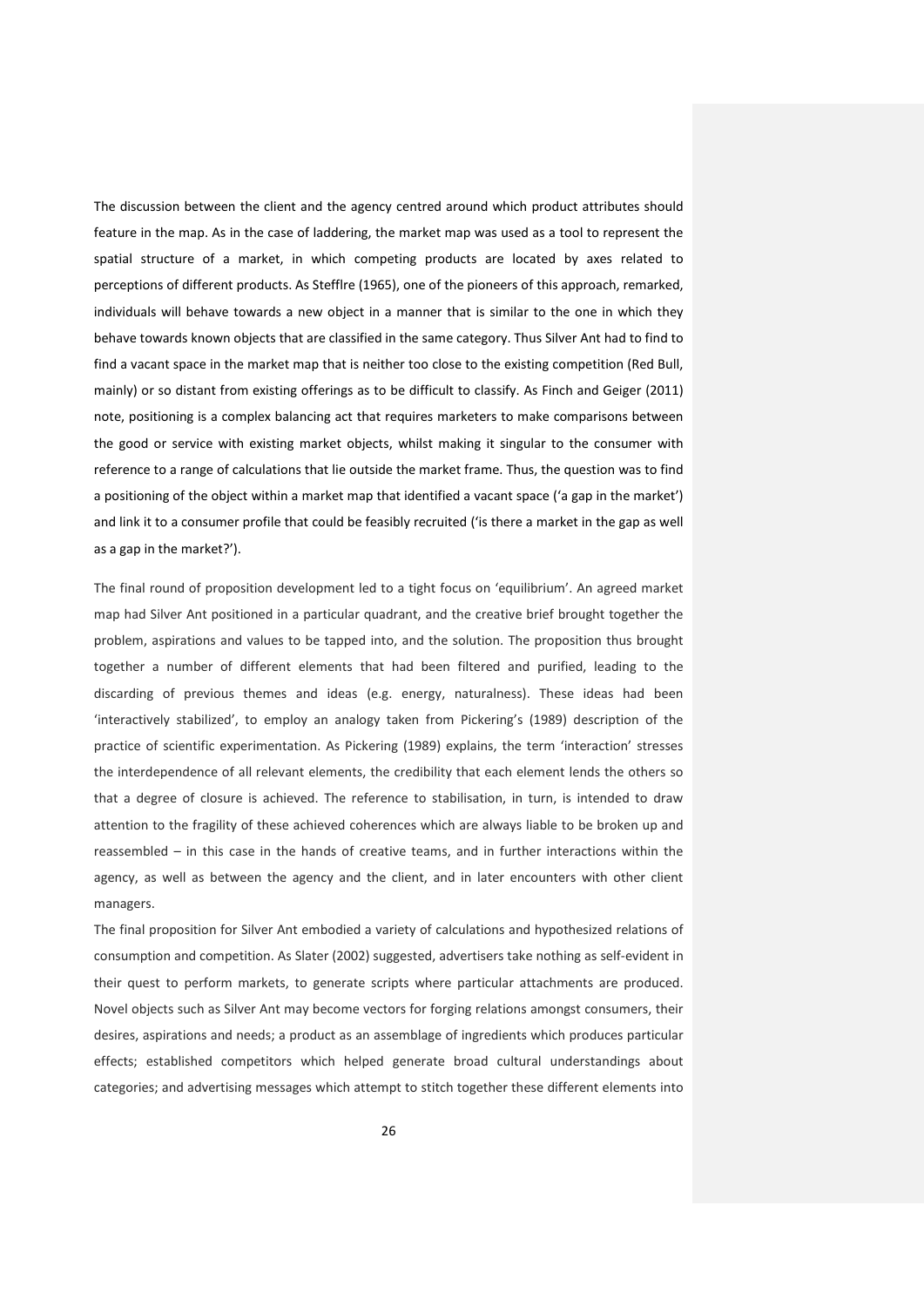a compelling story. Underpinning these efforts, we can find understandings, tools and methods that guide and frame these efforts. As we have shown, versions of laddering, market mapping and the outputs of focus group discussions were mobilized to guide the planners' search for propositions as well as provide a platform for discussions between the client, the advertising and the research agencies.

But, in this case, the methods employed were highly streamlined versions of those found in marketing manuals or academic journals. Their use by the agency was not intended to establish general propositions or empirically test them in accordance with scientific protocols. Instead, their task is to (temporarily) stabilize market entities and their relations to make sense of and perform potential (and sometimes contested) versions of the future desired by clients and the agencies. It is thus apt to say that they are part of the process of restructuring products and markets, and that they are performative within this process: they help generate new realities and imaginaries.

#### **Conclusions**

In this final section, we return to the central research question we formulated earlier: 'what does it mean to say that marketing is performative?' The first and, in our view, least productive answer is to equate the performativity of marketing with the wholesale diffusion of academic theories, methods and techniques to practice. This approach is underpinned by a sender-receiver model, in which a sender's a message is expected to travel unscathed to a population of receivers and obstacles are regarded as noise that must be attenuated or eliminated. It is only in such a context that it makes sense to concern ourselves with theory-practice gaps or the genealogical integrity of a particular tool or method.

Although we know little about the biography of marketing tools and methods, the scarce evidence points to complex and bidirectional paths of the evolution across disciplines and between academia and practice. Lee's (2010) account of the evolution of focus group techniques, originating from sociologists engaged in war time work and transformed through commercial market research, provides one such example. In our case, marketing techniques such as laddering or market mapping were transformed, simplified and adapted to the practices of advertising planners. Their origins, to quote paraphrase Merton (1987, p. 564), were obliterated through their incorporation in practices.

And yet, the hybrid nature of tools and methods deployed in practice does not mean to say that marketing knowledge is not performative as a result.

This paper makes two main contributions to the performativity literature. First, as our empirical case suggests, marketing's performativity is apparent in the processes involved in building, disrupting and **Formatted:** Highlight

**Formatted:** Highlight **Comment [FL1]:** Please add quotation marks if direct quote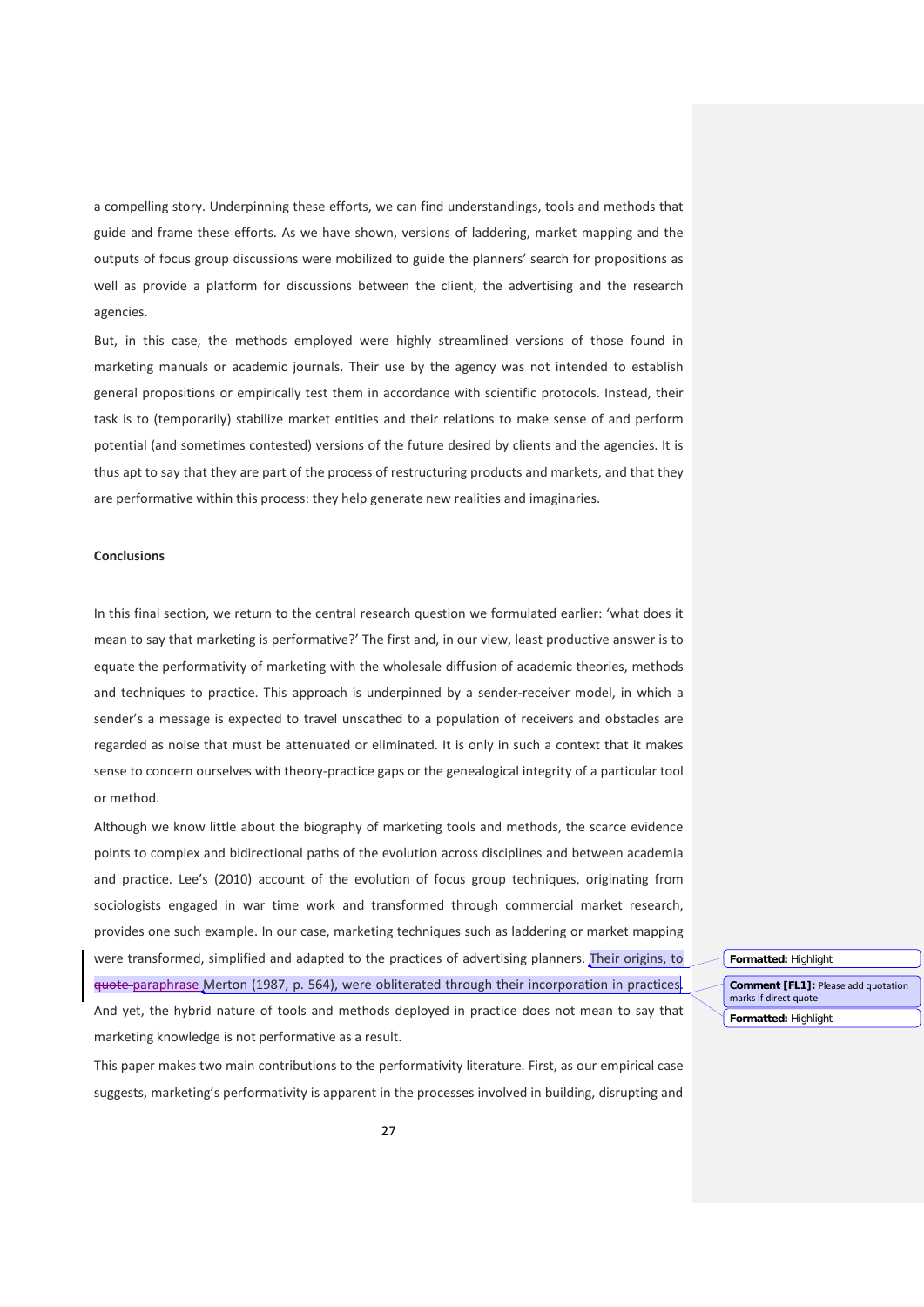reassembling markets as socio-technical configurations. In our example, it involved the attempt to disrupt an existing market (energy drinks) by devising novel ways to qualify these drinks (e.g. crash effects), suggesting new forms of categorization (e.g. vitality) and new attachments between products and their prospective consumers. Marketing, as an actor in these networks, is involved in both representing and intervening. At the same time, marketing cannot be easily reduced to a single form of expertise. As the interactions in the Silver Ant case exemplify, there were multiple attempts at performing probable relations of consumption and competition, and contests between what are deemed to constitute effective methods to perform those relations.

Our example also shows that the credibility of a proposition is measured by how well it is able to interactively stabilize relations amongst a set of different elements, namely the qualification of products, customers and competitors. Marketing tools and methods played a crucial role in framing and stabilizing the relations amongst these different elements which, in turn, allowed the project to progress to subsequent stages. This process also illustrated the operation of systematic knowledge gathering (e.g. the studying of social and cultural trends) as well as *bricolage* , the use of whatever is at hand and can fit the objectives of a project (Duymeydjian & Rüling, 2010), as exemplified by the use of images to give form to more abstract arguments. This observation resonates with Moeran's (1996, p. 128) account of a Japanese advertising agency where: "People employed in the Agency's marketing division tended to collect all kinds of data and retained them on the principle that they might at some stage come in handy."

Our second contribution relates to how the development of a proposition, as in the Silver Ant<sup>\*</sup> case, illustrates how performativity is about 'future-making', to imagine, give shape and script new market configurations. Performativity is thus about how a prospective ontologiesy, to quote Rip (2009, p. 418), to project a future state of the world deemed desirable and feasible "includes projections (and ongoing shaping) of future states of the world as 'expected', i.e. possible and possibly desirable" (2009, p. 418) $\neq$  For a scenario to materialize, multiple alignments amongst a wide range of actors need to happen, something that is far from guaranteed. Will consumers see the promised benefits of Silver Ant as relevant or credible? Will retailers help Silver Ant's intended positioning by listing it in the right category, thus helping to enact the market map featured in the proposition? And so on.

This brings out the indeterminate, future tense aspects of performativity, the enacting of new realities through the practices of the present. It concerns the notion that ontologies and their relations are not fixed or given, but are ultimately malleable and amenable to influence. And this suggests a focus on processes through which knowledge is mobilized to render durable realities (e.g. consumer dispositions, competitive relations) malleable and vice-versa (i.e. make fluid realities



| Formatted: Highlight                       |
|--------------------------------------------|
| Formatted: Font: +Body (Calibri), 11<br>рt |
| Formatted: Font: +Body (Calibri)           |
| Formatted: Font: +Body (Calibri)           |
| Formatted: Font: +Body (Calibri)           |
| Formatted: Highlight                       |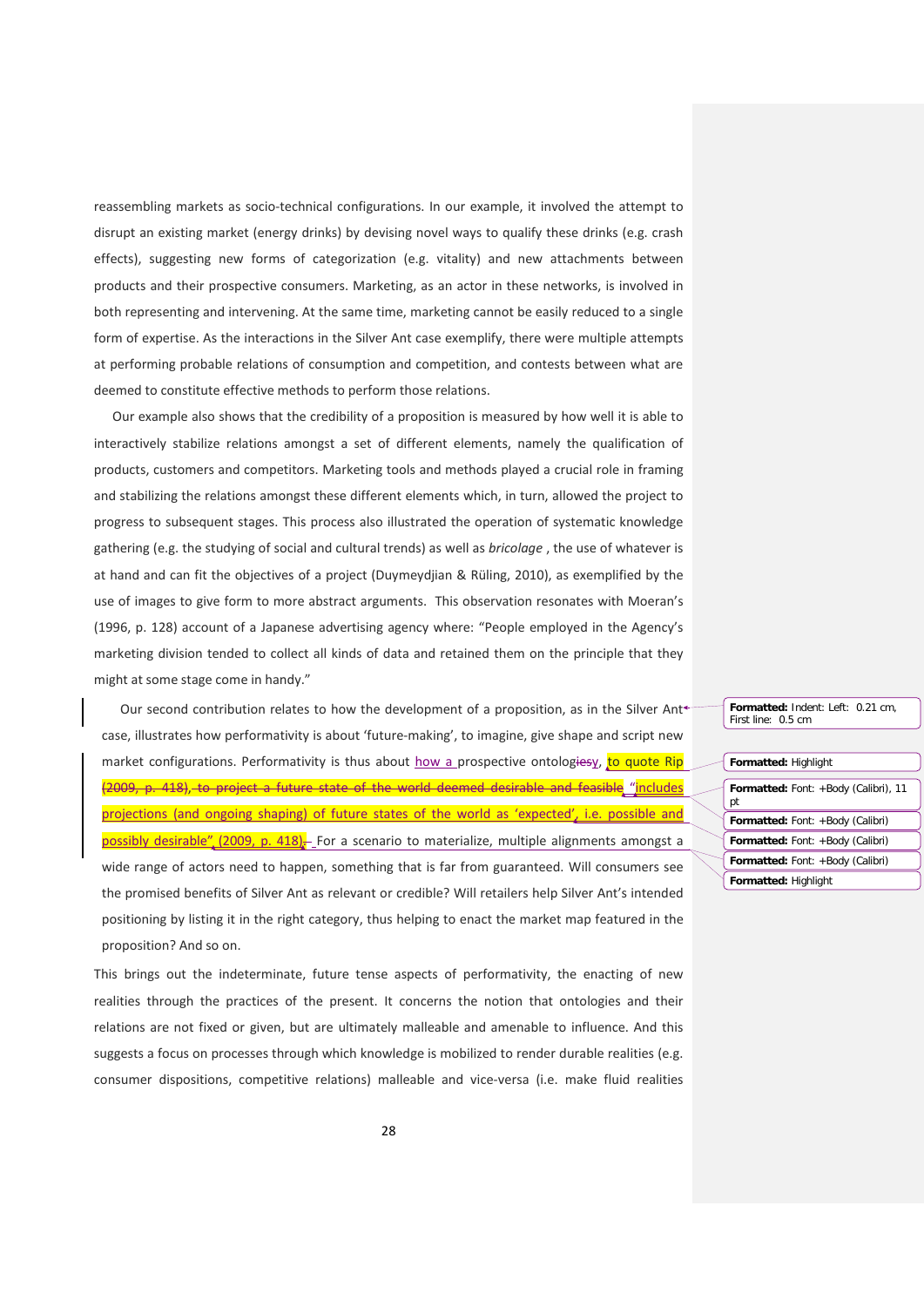stabilized and durable).

Finally, we suggest that our study has two implications for the study of performativity. The first relates to the biography of tools and methods used in marketing practice. Our suggestion is that we need a clearer understanding of how these tools and methods come to life and what purpose they serve in practice, rather than deride them as overly simplistic, pseudo-scientific or pale shadows of more sophisticated ways of representing the world. The 2x2 market maps depicted in our case description provide a case in point. They constitute simple ways of representing complex realities and, like all management technologies (Czarniawska & Mouritsen, 2009), they abbreviate and condense complex realities. Their effectiveness does not depend on the accuracy of their representation but on their ability to perform valuable work, in this case helping to interactively stabilize a range of relations and allowing the project to move to the next stage.

The second suggestion relates to the temporal nature of performativity. Thus far, performativity has often been understood in terms of how knowledge in the form of models, tools, algorithms and so on shapes particular practices, and the feedback loops between ideas and action. But, as our case illustrates, performativity is also concerned with the virtual, the latent and the uncertainty of processes that stretch well into the future. Models, such as market maps or laddering tools, have a role to play in populating a hypothetical world with entities (e.g. products, customers, competitors) that interact within that world as posited by the model. As Doganova and Eyquem-Renault (2009) suggest, models are often vehicles for demonstrating the feasibility of a possible future and enrolling the support of others. If the representations produced by models succeed in enrolling allies and gathering support, they begin to perform the world they describe as the alignments envisaged by the models begin to materialize. To return to the title of this paper, models do not just help us find 'gaps in markets' but also enact 'markets in gaps'.

#### **References**

Araujo, L. (2007). Markets, market-making and marketing. *Marketing Theory*, *7*(3), 211-226. doi:10.1177/1470593107080342

Araujo, L., & Kjellberg, H. (2009). Shaping exchanges, performing markets: The study of market-ing practices. In P. Maclaran, M. Saren, B. Stern, & M. Tadajewski (Eds.), *The SAGE handbook of marketing theory* (pp. 195-218). London: Sage.

Araujo, L., Finch, J., & Kjellberg, H. (Eds.). (2010). *Reconnecting marketing to markets*. Oxford: Oxford University Press.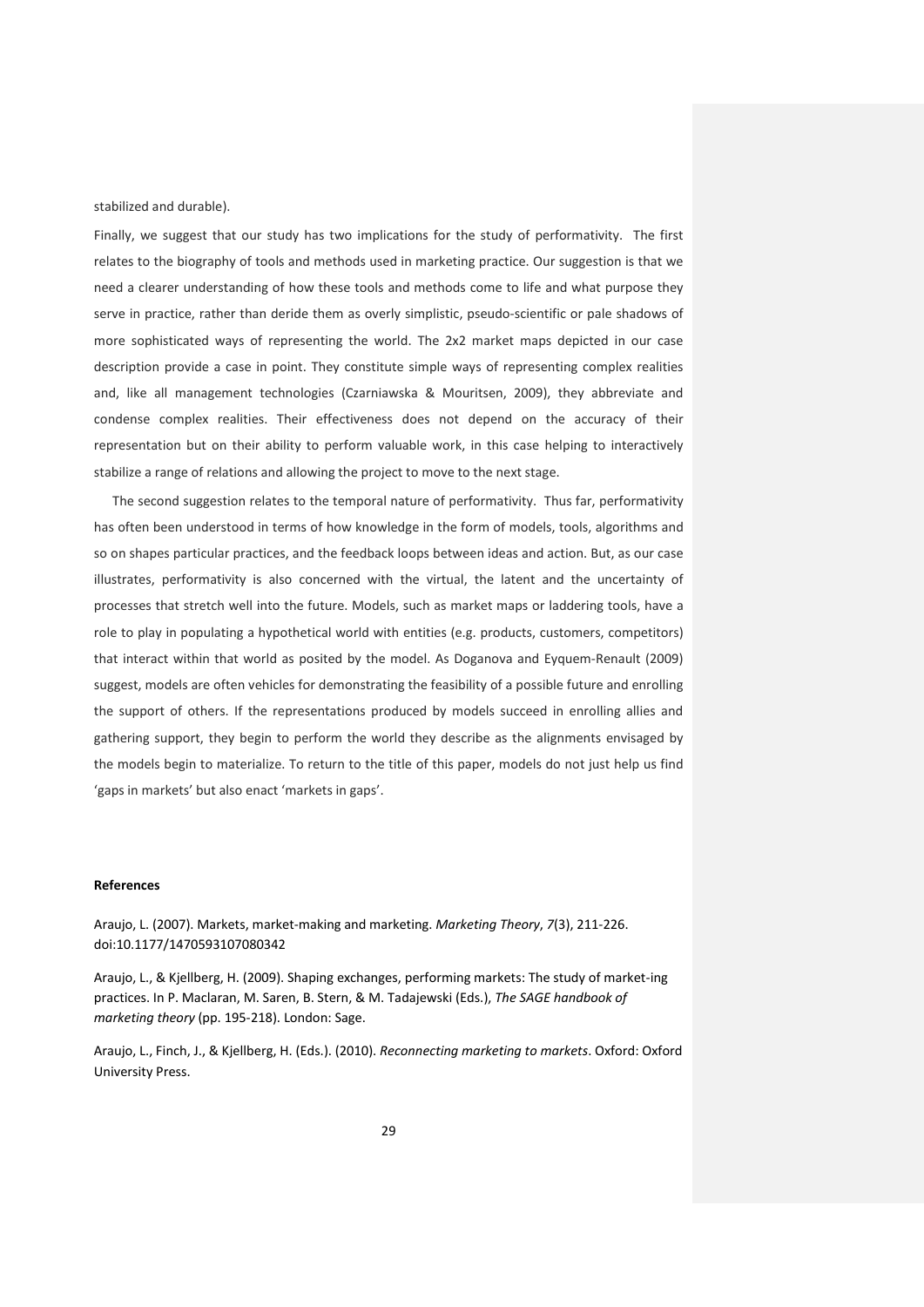Ariztia, T. (2013). Unpacking insight: How consumers are qualified by advertising agencies. *Journal of Consumer Culture*. Advance online publication. doi:10.1177/1469540513493204

Barrey, S., Cochoy, F., & Dubuisson-Quellier, S. (2000). Designer, packager et merchandiser: Trois professionnels pour une même scène marchande. *Sociologie du Travail*, *42*(3), 457-482. doi:10.1016/S0038-0296(00)01089-X

Brennan, R. (2004). Should we worry about an "academic-practitioner divide" in marketing?. *Marketing Intelligence & Planning*, *22*(5), 492-500. doi:10.1108/02634500410551879

Breslau, D. (2013). Designing a market-like entity: Economics in the politics of market formation. *Social Studies of Science*, *43*(6), 829-851. doi:10.1177/0306312713493962

Brownlie, D., Hewer, P., & Ferguson, P. (2007). Theory into practice: Meditations on cultures of accountability and interdisciplinarity in marketing research. *Journal of Marketing Management*, *23*(5-6), 395-409. doi:10.1362/026725707X212739

Callon, M. (1998). Introduction: The embeddedness of economic markets in economics. In M. Callon (Ed.), *The laws of the market* (pp. 1-57). Oxford: Blackwell.

Callon, M. (2007). What does it mean to say that economics is performative?. In D. Mackenzie, F. Muniesa, & L. Siu (Eds.), *Do economists make markets? On the performativity of economics* (pp. 311- 357). Princeton, NJ: Princeton University Press.

Callon, M. (2008). Economic markets and the rise of interactive agencements: From prosthetic agencies to habilitated agencies. In T. Pinch & R. Swedberg (Eds.), *Living in a material world: Economic sociology meets science and technology studies* (pp. 29-56). Cambridge, MA: The MIT Press.

Callon, M. (2010). Performativity, misfires and politics. *Journal of Cultural Economy*, *3*(2), 163-169. doi:10.1080/17530350.2010.494119

Cochoy, F. (1998). Another discipline for the market economy: Marketing as performative knowledge and know-how for capitalism. In M. Callon (Ed.), *The laws of the market* (pp. 194-221). Oxford: Blackwell.

Cochoy, F. (2011). "Market-things Inside": Insights from Progressive Grocer (United States, 1929- 1959). In D. Zwick & J. Cayla (Eds.), *Inside marketing: Practices, ideologies, devices* (pp. 58-84). New York: Oxford University Press.

Cochoy, F., & Dubuisson-Quellier, S. (2013). The sociology of market work. *Economic Sociology – the European Electronic Newsletter*, *15*(1), 4-11.

Cornelissen, J. P., & Lock, A. R. (2005). The uses of marketing theory: Constructs, research propositions, and managerial implications. *Marketing Theory*, *5*(2), 165-184. doi:10.1177/1470593105052469

Cronin, A. M. (2004). Regimes of mediation: Advertising practitioners as cultural intermediaries?. *Consumption Markets & Culture*, *7*(4), 349-369. doi:10.1080/1025386042000316315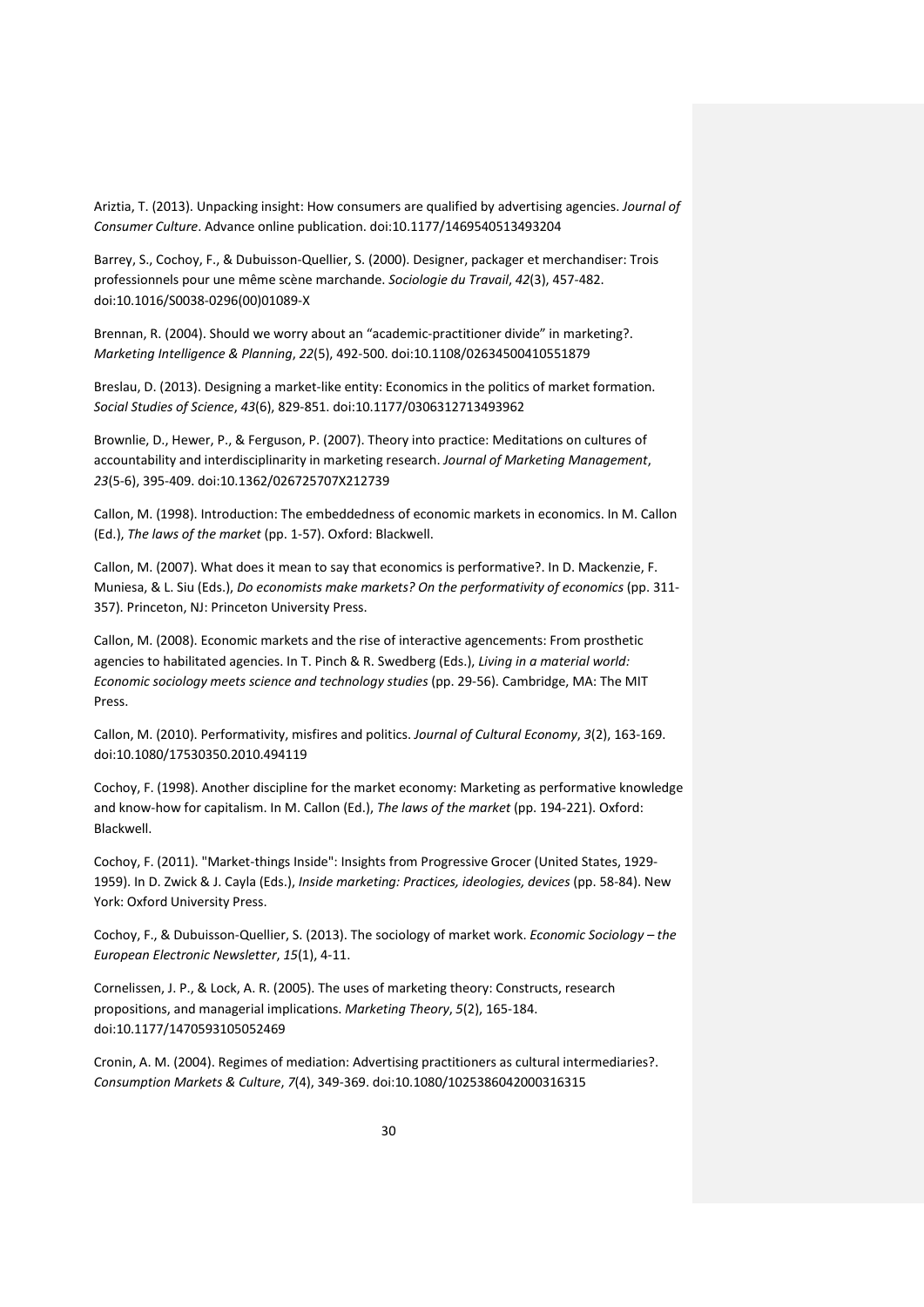Czarniawska, B., & Mouritsen, J. (2009). What is the object of management?. In C. S. Chapman, D. J. Cooper, & P. Miller (Eds.), *Accounting, organizations, and institutions: Essays in honour of Anthony Hopwood* (pp. 157–174). Oxford: Oxford University Press.

Doganova, L., & Eyquem-Renault, M. (2009). What do business models do?: Innovation devices in technology entrepreneurship. *Research Policy*, *38*(10), 1559-1570. doi:10.1016/j.respol.2009.08.002

Duymedjian, R., & Rüling, C.-C. (2010). Towards a foundation of bricolage in organization and management theory. *Organization Studies*, *31*(2), 133-151. doi:10.1177/0170840609347051

Espeland, W. N., & Sauder, M. (2007). Rankings and reactivity: How public measures recreate social worlds. *American Journal of Sociology*, *113*(1), 1-40. doi:10.1086/517897

Ferraro, F., Pfeffer, J., & Sutton, R. (2005). Economics language and assumptions: How theories can become self-fulfilling. *Academy of Management Review*, *30*(1), 8-24. doi:10.5465/AMR.2005.15281412

Finch, J., & Geiger, S. (2011). Constructing and contesting markets through the market object. *Industrial Marketing Management*, *40*(6), 899-906. doi:10.1016/j.indmarman.2011.06.034

Ghoshal, S. (2005). Bad management theories are destroying good management practices. *Academy of Management Learning and Education*, *4*(1), 75-91. doi:10.5465/AMLE.2005.16132558

Ghoshal, S., & Moran, P. (1996). Bad for practice - a critique of the transaction cost theory. *Academy of Management Review*, *21*(1), 13-47. doi:10.2307/258627

Giddens, A. (1987). Social theory and modern sociology. Cambridge: Polity Press.

Grandclément, C., & Gaglio, G. (2011). Convoking the consumer in person: The focus group effect. In D. Zwick & J. Cayla (Eds.), *Inside marketing: Practices, ideologies, devices* (pp. 87-114). New York: Oxford University Press.

Grant, I., & McLeod, C. (2007). Advertising agency planning - conceptualising network relationships. *Journal of Marketing Management*, *23*(5-6), 425-442. doi:10.1362/026725707X212757

Gutman, J. (1982). A means-end chain model based on consumer categorization processes. *Journal of Marketing*, *46*(2), 60-72. doi:10.2307/3203341

Hacking, I. (1986). Making up people. In T. C. Heller & C. Brooke-Rose (Eds.), *Reconstructing individualism: Autonomy, individuality, and the self in Western thought* (pp. 161-171). Stanford, CA: Stanford University Press.

Hacking, I. (1995). The looping effects of human kinds. In D. Sperber, D. Premack, & A. J. Premack (Eds.), *Causal cognition: A multidisciplinary debate* (pp. 351-383). Oxford: Clarendon Press.

Hackley, C. E. (2003a). Account planning: Current agency perspectives on an advertising enigma. *Journal of Advertising Research*, *43*(2), 234-246. doi:10.1017/S0021849903030186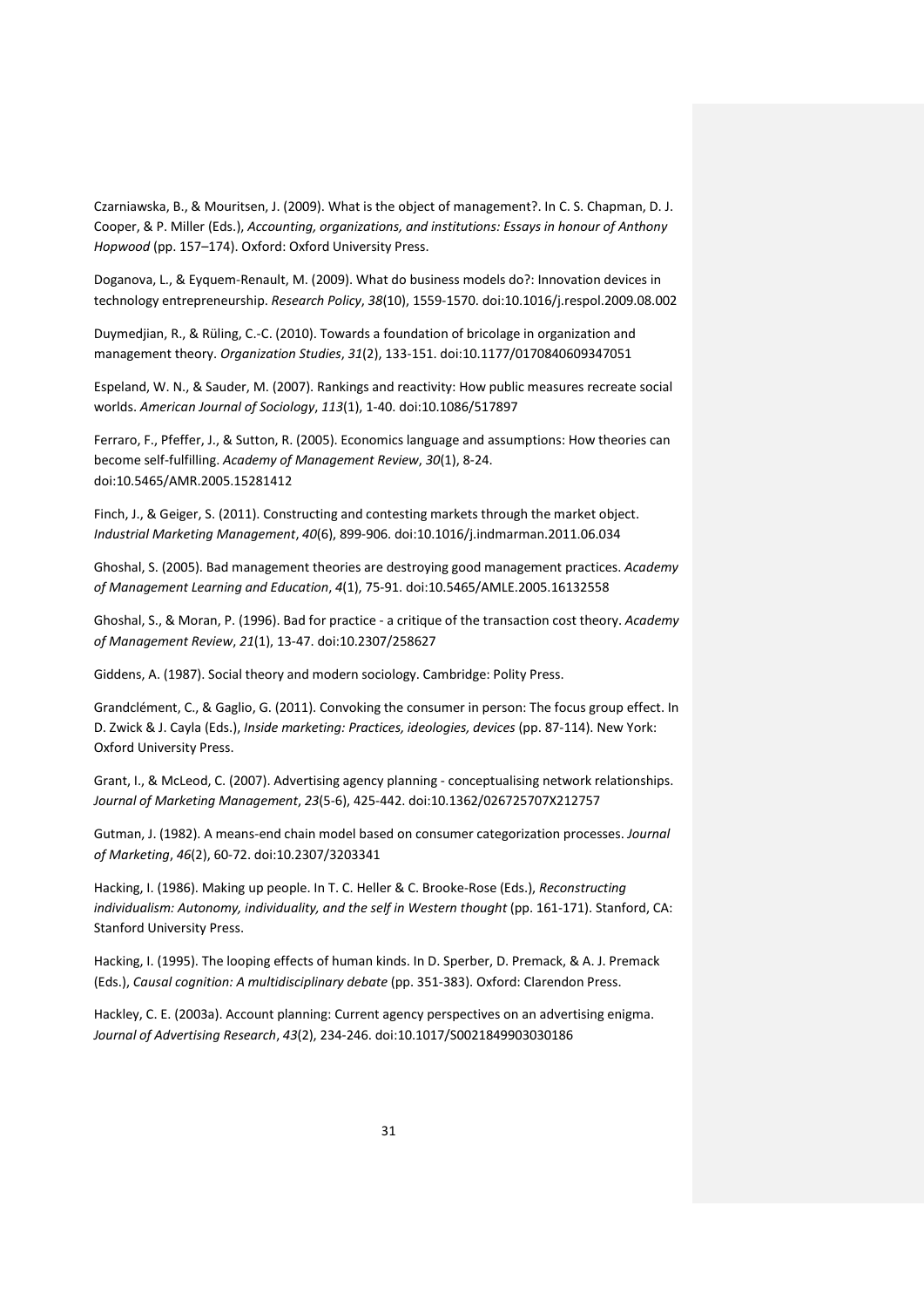Hackley, C. E. (2003b). From consumer insight to advertising strategy: The account planner's integrative role in creative advertising development. *Marketing Intelligence & Planning*, *21*(7), 446- 452. doi:10.1108/02634500310504296

Hammersley, M., & Atkinson, P. (2007). *Ethnography: Principles in practice* (3rd ed.). London: Routledge.

Heiskanen, E. (2005). The performative nature of consumer research: Consumers' environmental awareness as an example. *Journal of Consumer Policy*, *28*(2), 179-201. doi:10.1007/s10603-005- 2272-5

Hennion, A., Méadel, C., & Bowker, G. (1989). The artisans of desire: The mediation of advertising between product and consumer. *Sociological Theory*, *7*(2): 191-209. doi:10.2307/201895

Igo, S. E. (2007). *The averaged American: Surveys, citizens and the making of a mass public*. Cambridge, MA: Harvard University Press.

Isaac, J. (2009). Tangled loops: Theory, history, and the human sciences in modern America. *Modern Intellectual History*, *6*(2), 397-424. doi:10.1017/S1479244309002145

Junker, B. H. (1960). *Field work: An introduction to the social sciences*. Chicago: University of Chicago Press.

Kjellberg, H., & Helgesson, C.-F. (2006). Multiple versions of markets: Multiplicity and performativity in market practice. *Industrial Marketing Management*, *35*(7), 839-855. doi:10.1016/j.indmarman.2006.05.011

Latour, B. (1996). Que peuvent apporter l'histoire et la sociologie des sciences aux sciences de gestion?. Conférence aux XIIIe Journées Nationales des IAE, ESUG Toulouse.

Law, J. (2009). Seeing like a survey. *Cultural Sociology*, *3*(2), 239-256. doi:10.1177/1749975509105533

Law, J., & Urry, J. (2004). Enacting the social. *Economy and Society*, *33*(3), 390-410. doi:10.1080/0308514042000225716

Lee, R. M. (2010). The secret life of focus groups: Robert Merton and the diffusion of a research method. *The American Sociologist*, *41*(2), 115-141. doi:10.1007/s12108-010-9090-1

Lezaun, J. (2007). A market of opinions: The political epistemology of focus groups. *The Sociological Review*, *55*(s2), 130-151. doi:10.1111/j.1467-954X.2007.00733.x

Lilien, G. L., Rangaswamy, A., van Bruggen, G. H., & Wierenga, B. (2002). Bridging the marketing theory–practice gap with marketing engineering. *Journal of Business Research*, *55*(2), 111-121. doi:10.1016/S0148-2963(00)00146-6

Mackenzie, D. (2006). *An engine, not a camera: How financial models shape markets*. Cambridge, MA: The MIT Press.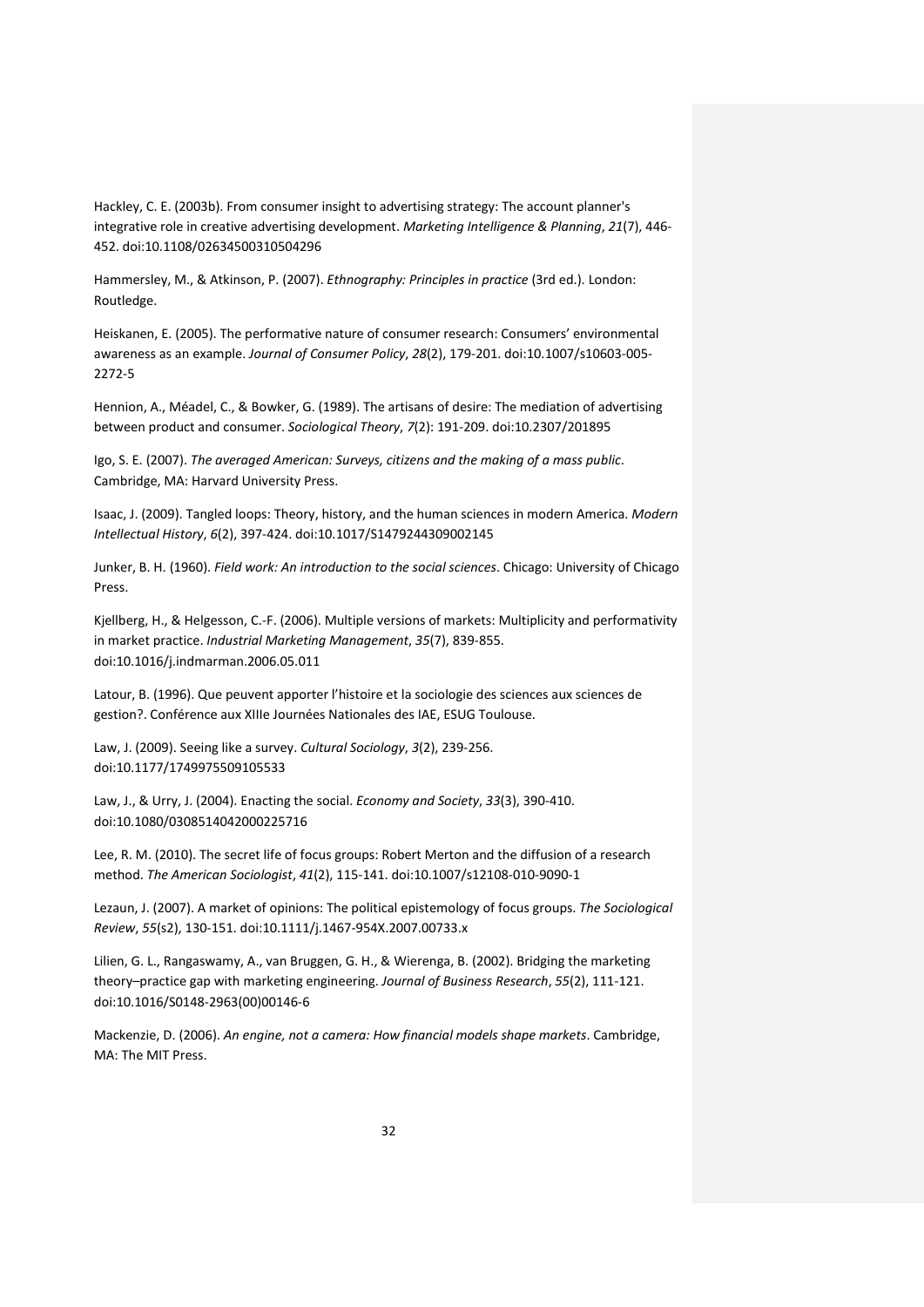Mackenzie, D. (2007). Is economics performative: Option theory and the construction of derivative markets. In D. Mackenzie, F. Muniesa, & L. Siu (Eds.), *Do economists make markets? On the performativity of economics* (pp. 54-86). Princeton, NJ: Princeton University Press.

Mackenzie, D. (2009). *Material markets: How economic agents are constructed*. Oxford: Oxford University Press.

Maleyft, T. D. (2003). Models, metaphors and client relations: The negotiated meanings of advertising. In T. D. Maleyft & B. Moeran (Eds.), *Advertising cultures* (pp. 139-163). New York: Berg.

Maleyft, T. D., & Moeran, B. (Eds.). (2003). *Advertising cultures*. New York : Berg.

Marion, G. (2009). Une relance de la critique en marketing : Science et performation. *Économies et Sociétés*, Série: "Économie de l'entreprise", *12*(1), 2115-2152.

Merton, R. K. (1987). The focussed interview and focus groups: Continuities and discontinuities. *Public Opinion Quarterly*, *51*(4), 550-566. doi:10.1086/269057

Merton, R. K., Fisk, M., & Kendall, P. (1956). *The focused interview: A report of the bureau of applied social research*. New York: Columbia University.

Miller, P. (1994). Accounting and objectivity: The invention of calculating selves and calculable spaces. In A. Megill (Ed.), *Rethinking objectivity* (pp. 239-264). Durham and London: Duke University Press.

Miller, P., & Power, M. (2013). Accounting, organizing, and economizing: Connecting accounting research and organization theory. *The Academy of Management Annals*, *7*(1), 557-605. doi:10.1080/19416520.2013.783668

Miller, P., & Rose, N. (1997). Mobilizing the consumer: Assembling the subject of consumption. *Theory, Culture & Society*, *14*(1), 1-36. doi:10.1177/026327697014001001

Mitchell, T. (2005). The work of economics: How a discipline makes its world. *European Journal of Sociology*, *46*(2), 297-320. doi:10.1017/S000397560500010X

Moeran, B. (1996). *A Japanese advertising agency: An anthropology of media and markets*. London : Curzon.

Muniesa, F., & Callon, M. (2008). La performativité des sciences economiques. CSI Working Paper No. 010, École des Mines de Paris.

November, P. (2004). Seven reasons why marketing practitioners should ignore marketing academic research. *Australasian Marketing Journal*, *12*(2), 39-50. doi:10.1016/S1441-3582(04)70096-8

Osborne, T., & Rose, N. (1999). Do the social sciences create phenomena?: The example of public opinion research. *British Journal of Sociology*, *50*(3), 367-396. doi:10.1111/j.1468-4446.1999.00367.x

Pickering, A. (1989). Living in the material world: On realism and experimental practice. In D. Gooding, T. Pinch, & S. Schaffer (Eds.), *The uses of experiment: Studies in the natural sciences* (pp. 257–297). Cambridge: Cambridge University Press.